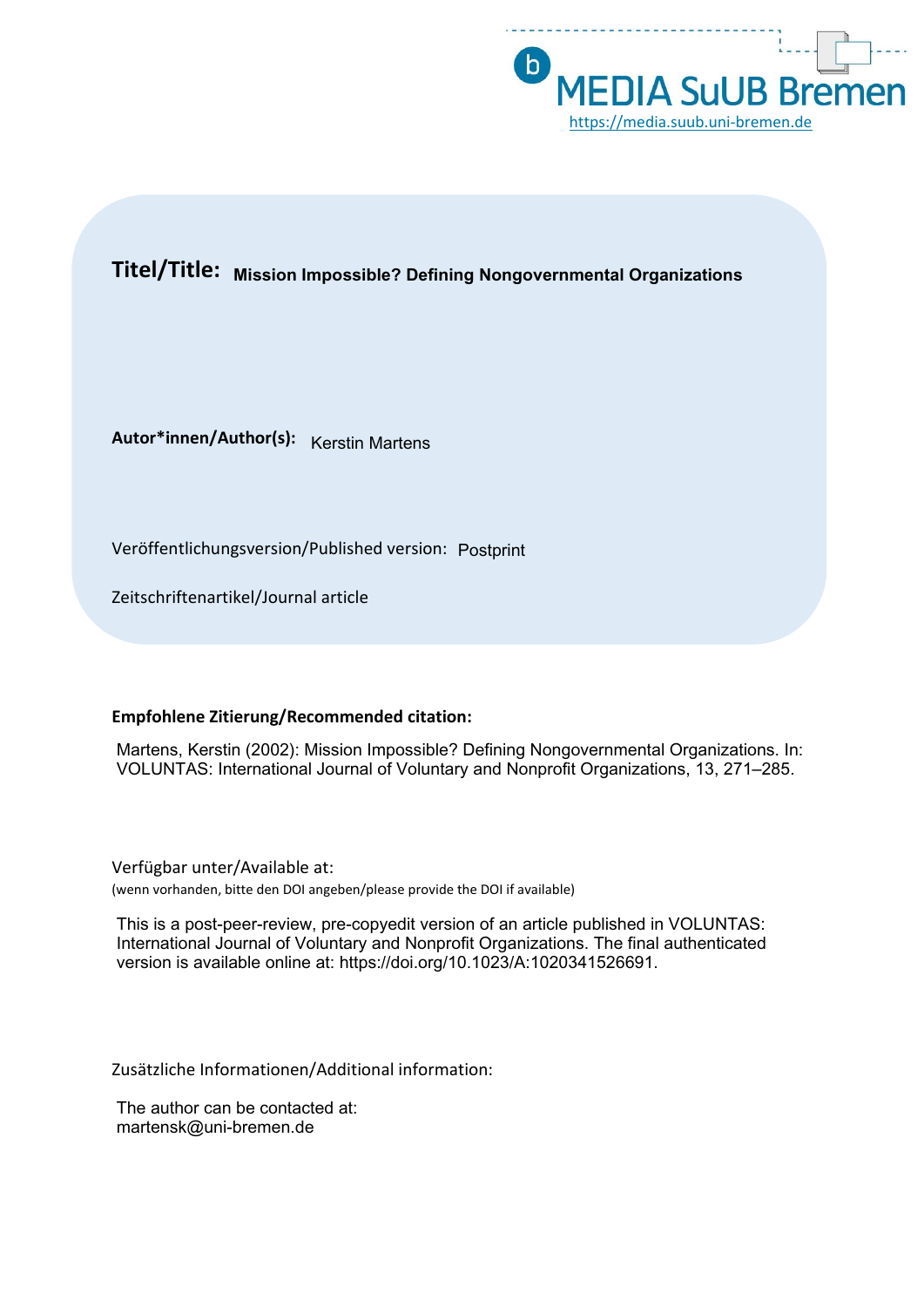Mission Impossible? Defining Nongovernmental Organisations

Kerstin Martens

This paper provides a synopsis of current interpretations of the term "nongovernmental organisation" (NGO). Although NGOs have become recognised actorsin international affairs, particularly over the last decade, it has not yet been clearly defined what the term NGO encompasses. It is argued that two major tracks of NGO interpretations can be distinguished: the juridical approach, and the sociological perspective. In juridical studies, the emphasis is placed on the legal status of NGOs in the national context and their implications for international law. Sociological works, instead, are based on studies of societal actors, and try to capture the term while examining more specifically the composition and functions of NGOs in the transnational arena. Acknowledging both tracks, the paper concludes with a comprehensive definition of the term NGO.

KEYWORDS: NGOs; Voluntary Organisations; Transnational relations; International Law.

# INTRODUCTION<sup>1</sup>

The term "nongovernmental organisation" (NGO) is a post-World War II expression which was initially coined by the United Nations (UN). When the UN Charter was adopted in 1945, it was stipulated in Article 71 that NGOs could be accredited to the UN for consulting purposes. Thus, scholars first mainly applied the term NGOs only when referring to those societal actors which are (because of UN criteria) international bodies and engage within the UN context. In recent decades, especially since the 1980s, the term NGO has also become popular for societal actors of all sorts engaged outside the UN framework,

<sup>&</sup>lt;sup>1</sup> Special thanks to three anonymous Voluntas reviewers and their helpful comments on an earlier version of this paper.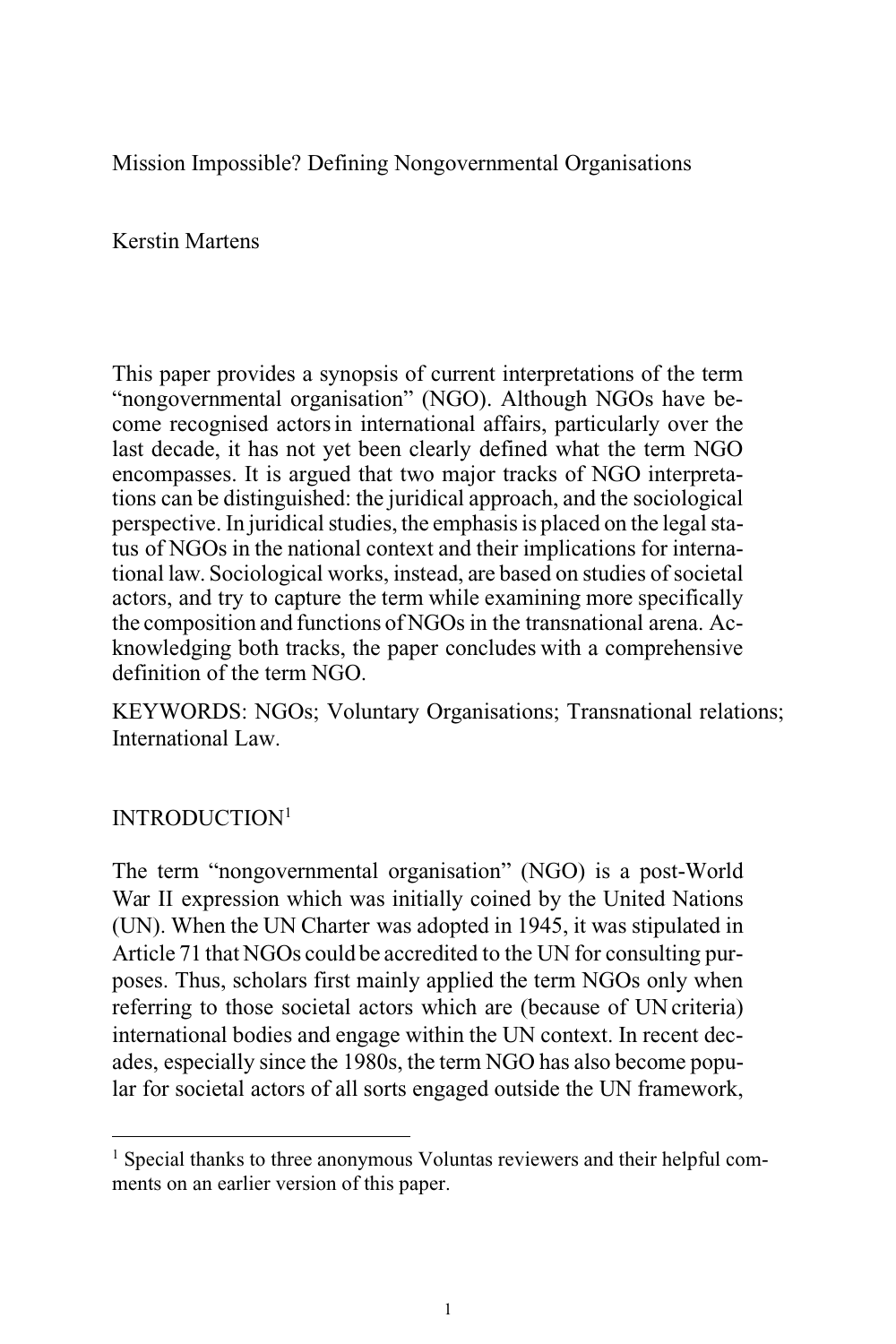internationally and nationally,  $(\epsilon \text{ p. } 271)$  and has indeed been increasingly adopted more broadly by academics as well as by activists themselves.

Before the dissemination of the word "NGOs" became solidified through UN practice, authors also employed other expressions. For example, they referred to "private organisations" (White 1933) or "international pressure groups" (Meynaud 1961; Willetts 1982). The League of Nations,for example, used the expression "voluntary agencies" or "volas" (Ziegler 1998: 26). Today, though, the term NGO (and its respective equivalent) is the prominent word in most languages. For example, French scholars refer to the French equivalent "organisations non governementales" or its abbreviation "ONG". In the German context, the situation is more complicated. The official German translation of the 1945 Charter text had been "nicht-staatliche Organisationen". However, according to current standards, this term is now seen as being too broad, as it encompasses other actors that are not NGOs, for example, multinational companies or national liberation organisations. The term that is most widely applied now is "Nichtregierungsorganisationen" (with usage of the English acronym "NGO" also being fairly common).

Although they are not a recent phenomenon, NGOs have lately increasingly attracted attention in academic research. In particular over the last decade, NGOs were recognized as significant players in world affairs. From an international relations perspective, for example, scholars have examined the conditions under which nonstate actors have an impact on world politics(Keck& Sikkink 1998a; Risse-Kappen 1995). In sociological studies, too, approaches to societal actors have been extended to the international sphere to analyse the impact of transnational social movements (della Porta et al 1999; Princen & Finger 1994a; Smith et al 1997).

Remarkably, despite the increasing interest and the growing literature on the issue, NGOs have not yet sufficiently been defined. Although the body of academic work is continuously expanding on the subject, NGOs remain *terra incognita*; the term NGO has become a commonly accepted phrase within the academic world, but it is unclear what this phrase actually encompasses. In fact, many studies fail to offer any definition of the term NGO as if the components and the understanding of the phrase are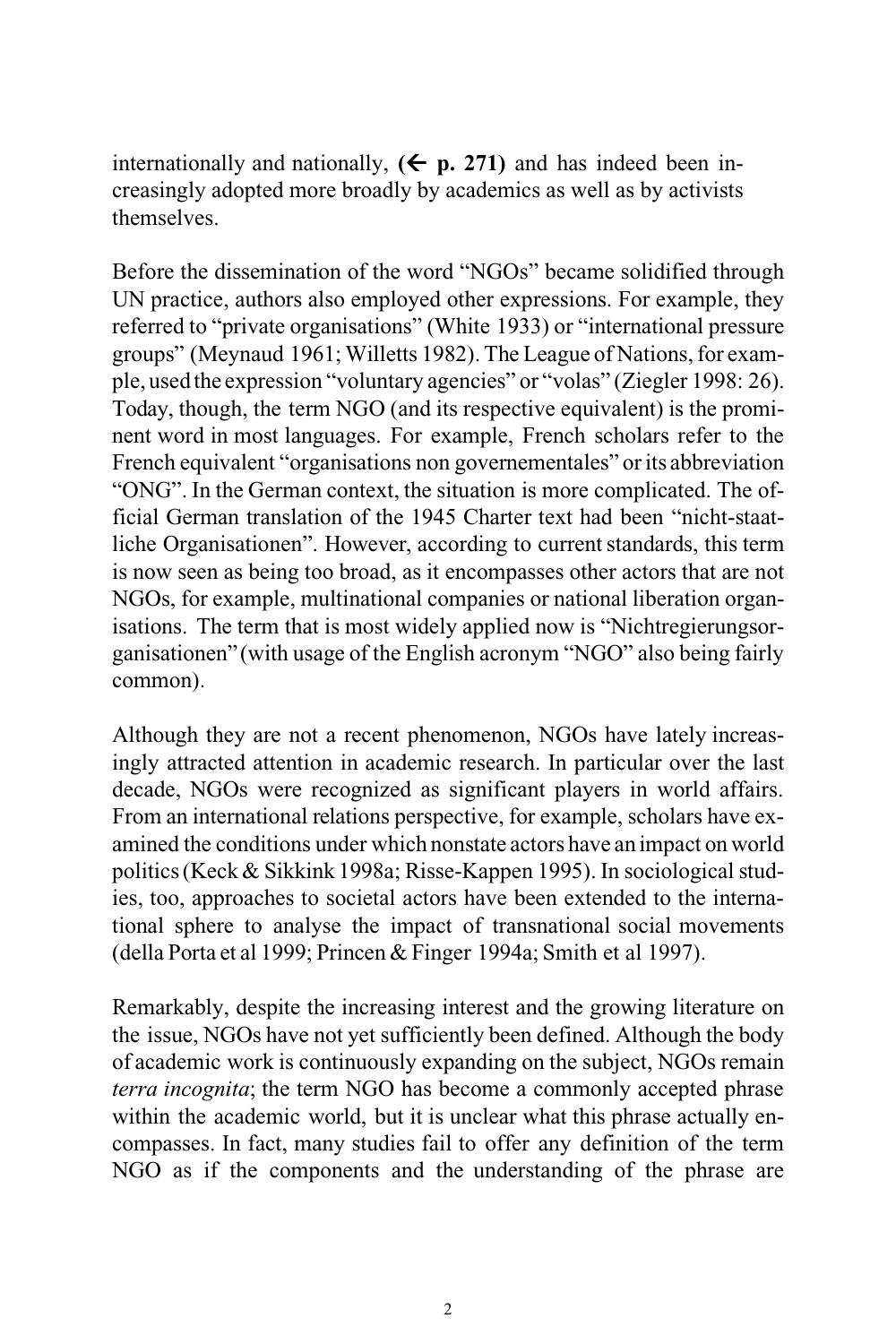common knowledge. A more detailed look at the current body of NGO works, however, reveals the diverse and sometimes even contradicting interpretations of the term. Either way, it makes comparisons of single NGO studies difficult, if not impossible.

In this paper, the term  $NGO -$  and some semantic alternatives – are explored in more detail to approximate a definition of NGOs. Because NGOs recently attracted most attention as important actors on the global stage, the emphasis in this paper is on providing an overview on the application of the term NGOs in studies with an international perspective. And following older traditions of differentiation in international relations, two major tracks of NGO interpretations are distinguished: the juridical approach and the sociological perspective (Feraru 1974: 32). In juridical studies, the emphasis is placed on the legal status of NGOs  $(\Leftarrow p. 272)$  in the national context and their implications for international law. Sociological works, instead, are based on studies of societal actors, and try to capture the term while examining more specifically the composition and functions of NGOs.

## JURIDICAL APPROACHES

Since the beginning of the 1990s, NGOs have been heavily involved in the formulation and implementation of international laws and norms. Most important, NGOs take part during all stages of the negotiation processes at global conferences; they seek to influence governmental representatives through informal lobbying for example, but they also sit themselves as experts in official drafting committees (Levering 1997; Schmider 1994; Schoener 1997; Shelton 1994; Stairs& Taylor 1992). Notably, in the field of human rights protection, NGOs have been identified as contributing to the advancement of international standards. Human rights NGOs have continuously gathered information on human rights abuses and put forward proposals on the development and the implementation of human rights law. For example, experts from Amnesty International were participating during the establishment and writing processes of the *Convention of the Abolition of Torture* (Cook 1996) and the drafting of the *Convention of the Rights of the Child* (Cantwell 1990). Similarly, in the field of environmental protection, NGO input on advancing international standards to protect the environment has been of much import (Sands 1992). Moreover, states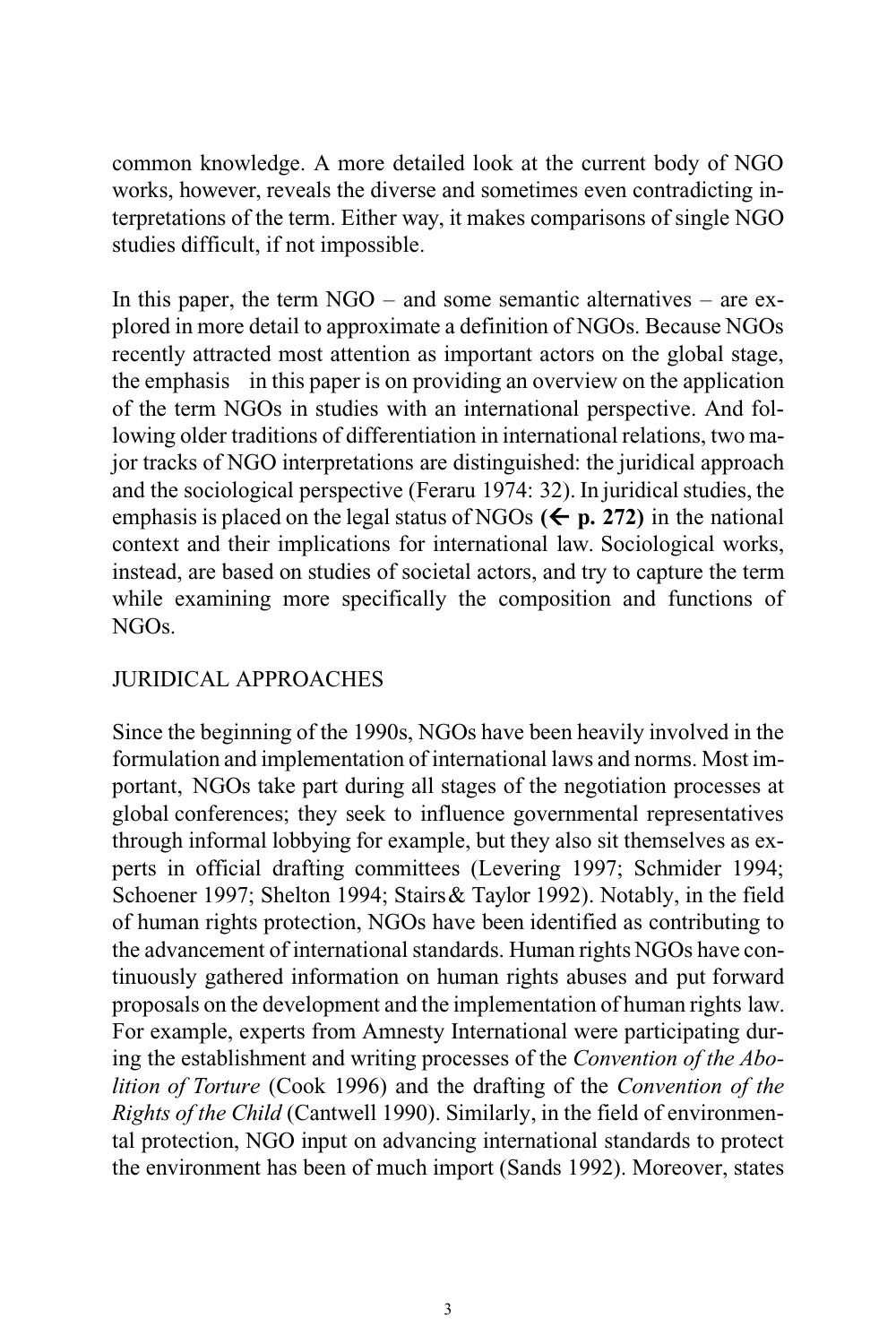also make international commitments regarding NGOs: for example, the United States has to allow transit for the representatives of NGOs under the Headquarters Agreement in Article 71 UN Charter. For all these reasons, one would expect international legal standards for NGOs; however, despite this increasing involvement of NGOs in processes of global politics, it has yet not been clearly identified what characterizes an NGO in legal terms.

### THE UN CONTEXT

Although Article 71 provides a way for NGOs to enter the UN system, it does not define the term precisely. The UN Charter provided only for the ECOSOC (Economic and Social Council) to *consult* with NGOs for specific purposes when the latter deal with matters falling under the competence of the UN. According to the UN, NGOs are primarily understood as being international bodies, because the Article explicitly states that national NGOs are only considered underspecial circumstances. (The annex in Article 71 allows for the accreditation of national NGOs under special circumstance; however, it did not find wide application; Seary 1996.) In accordance with Article 71, subsequent resolutions have set out in detail how interaction between the two types of organisations is regulated. However, these resolutions on the consultative relationship between the UN and these NGOs  $(\epsilon)$  **p. 273**) focus more on the principles and objectives of this relationship than providing a precise definition of the characteristics of NGOs.

In the current Resolution 1996/31, which has governed the consultative relationship since 1996, some general requirements on NGOs are laid down<sup>2</sup> . In brief, these requirements are an established headquarters, an executive organ and officer, a democratically adopted constitution (providing for the determination of policy by a representative body), an authority to speak for the members, and financial independence from governmental bodies.

Furthermore, the UN requires NGOs to fulfil some criteria which remain vaguely specified, such as "international standing", "independent

 $2$  For recent studies on the consultative status, see Willetts (2000) and Aston (2001).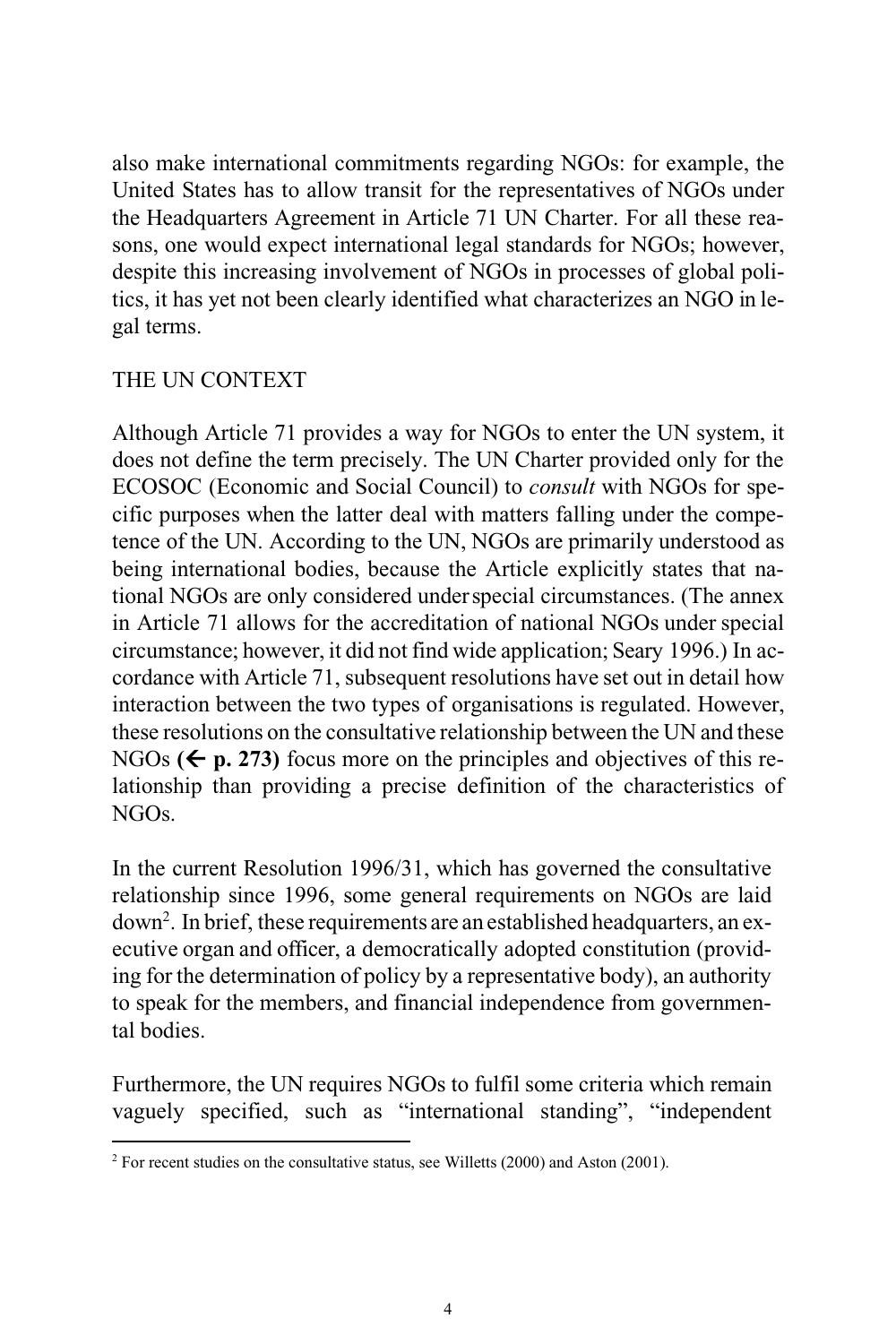governance", and "geographical affiliation". For example, NGOs are required to have a recognized standing within the particular field of their competence, be of a representative character, and represent larger sections of the population. In terms of composition, NGOs may also, however, include members designated by governments – if this does not interfere with the free expression of the organisation's view.

In contrast to earlier resolutions, in the current resolution the term NGO also refers to organisations at the national, regional, and international levels— resolutions before 1996 (similar to Article 71) considered only internationalNGOs. However, despite the broadening of the term to societal actors on other levels than the international one, the UN fails to deliver more precise content for characterising NGOs. And the term NGOs remains, as Archer has noted earlier (1983: 303): "an awkwardly negative title coined by the United Nations to describe a vast range of international and national citizens organisations, trade unions, voluntary associations, research institutes, public policy centres, private government agencies, business and trade associations, foundations, and charitable endeavours".

Nonetheless, Article 71 UN Charter has become a guide for many other intergovernmental organisations both within and outside the UN system (Fozein-Kwanke 1986: 243; Merle 1988: 401). For example, the Organisation for Security and Cooperation in Europe (OSCE) took it as a model for their relationship to non-governmental actors (Brett 1994; Grönick 1993). In sum, the UN created a term to encompass its societal consultant, which found widespread application, but leaves open its content. To what extent, though, has international law filled this gap?

#### THE INTERNATIONAL LAW CONTEXT

As a body of law between different geographically defined nations, states set up conventions and treaties to regulate and define important relations in the international arena. NGOs, however, have not yet been recognised by states as having a legal international personality. Despite several attempts since the beginning of the twentieth century to define NGOs and to codify their legal status, there is as yet no  $(\Leftarrow p. 274)$  widely adopted international convention on the nature and law of NGOs. Instead, international law can generally be said to use UN criteria for NGOs (Charnovitz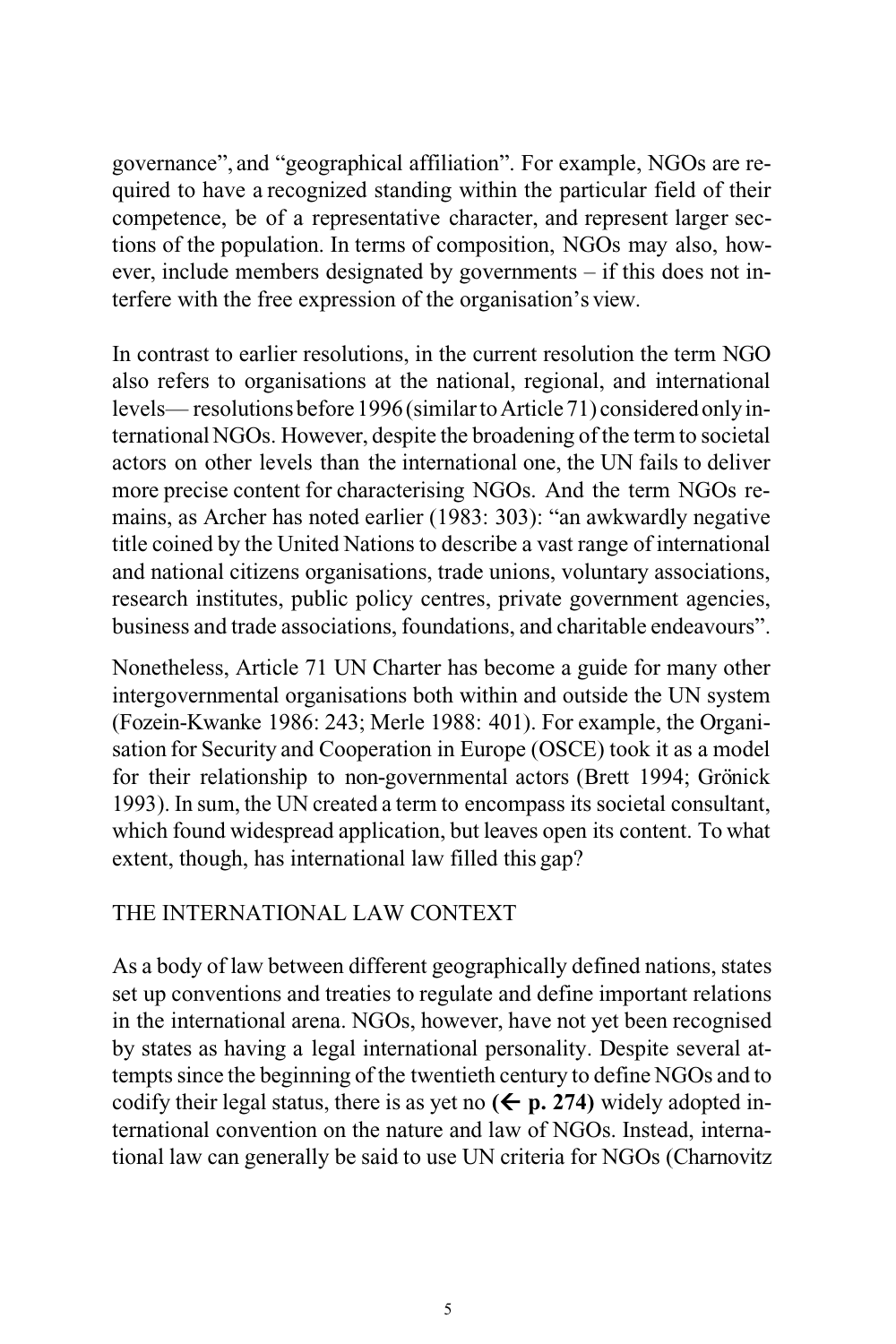1997: 186). Only the Red Cross takes up a special position in internationallaw as an organism *sui generis* (Charnovitz 1997: 188; White 1933: 265).

Particularly in the French context, international lawyers and social scientists have placed great emphasis on developing an international codification of NGO status for several decades (Beigbeder 1992: 9; Bettati & Dupuy 1986: 278). The discussion on the legal personality of NGOs can be traced back to attempts made as early as 1910 when statements about the codification of the status and the personality of NGOs in the international context were made: at a session in Paris the Institut de Droit International brought forward a draft convention on NGOs. Others followed at another session in Madrid in 1911 (Charnovitz 1997: 189). In 1912, a first treaty draft on the international legal personality of NGOs was further developed (von Weiss 1980: 395).

In 1923, the Institut prepared a draft treaty on the legal status of international associations. Basic principles for "non-profit private organisations" were to have an international purpose and membership from different countries. In this treaty these associations were defined as "groups of persons or associations, voluntarily created on private initiative, which perform, without seeking profits, an international activity of general interest, and do not come exclusively under national order" (Bastid 2000; own translation). It also provided for an international registration office for associations (which later became the Union of International Associations) and the right of appeal to the Permanent Court of International Justice – the predecessor of the International Court of Justice. However, government support for this proposal was not forthcoming and the treaty never came into force (Charnovitz 1997: 189). Several other attempts at NGO treaties failed during their planning phase because of the lack of consent of states (Beigbeder 1992:16–17)<sup>3</sup> .

As a result, NGOs are obliged to accept national legislation. In the Western world, the right to societal organisation can be linked back to basic civil rights such as free association and freedom of speech. Because of these basic rights, people can form common organisations to

 $3$  For more details on these attempts, see Lador-Lederer (1968) and Smith (2000).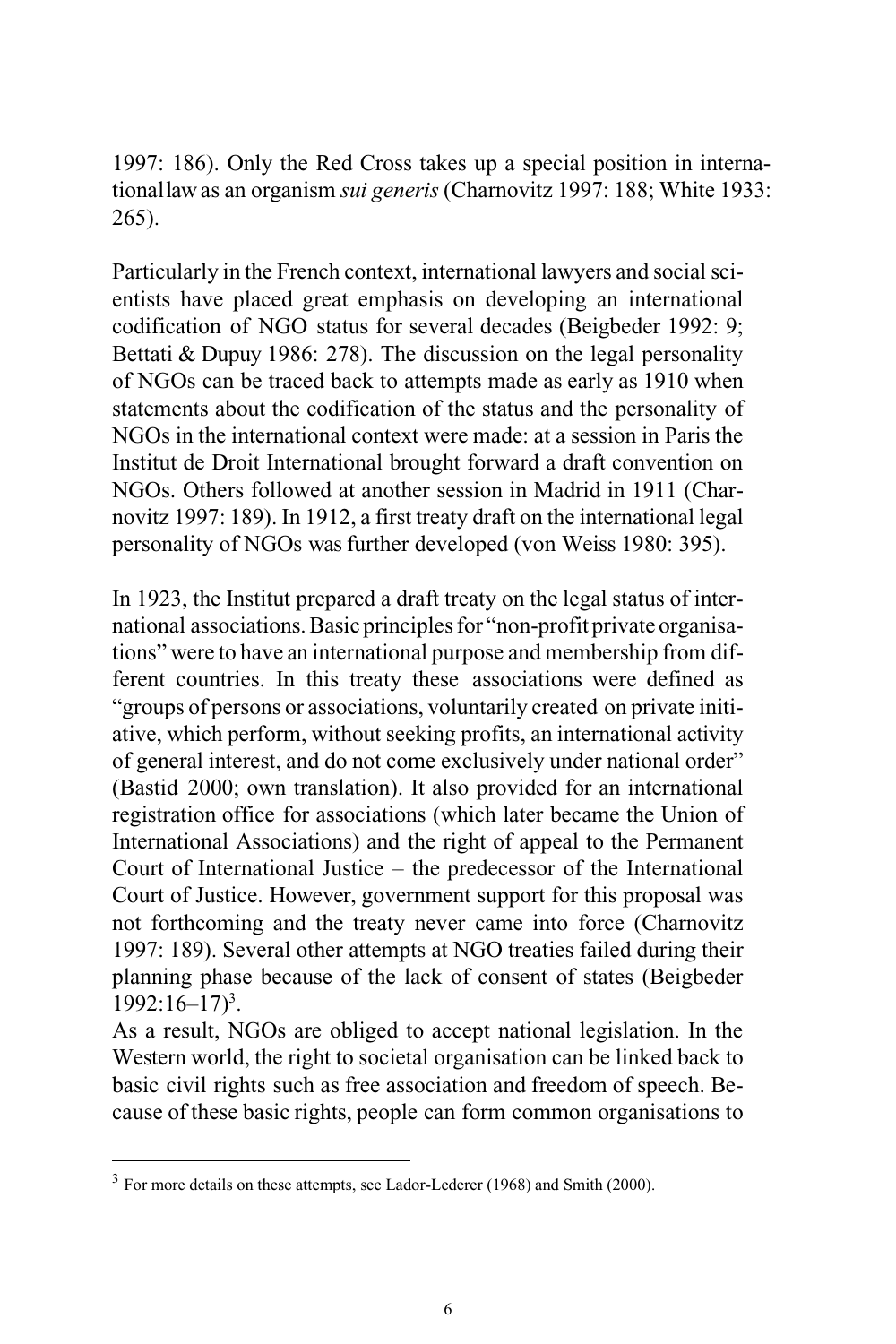express their views to the public or their dissatisfaction with governmental policies. National laws on associations, however, differ from country to country, and therefore NGO status varies too whereby recognition, rights, and duties depend on the respective national conditions. In particular, national juridical systems differ in terms of tax regulations for societal associations and the criteria to be officially recognised by the respective state. For example, Great Britain and the United States have an advantageous charity law for societal associations, whereas most countries do not allow for these differences in taxes. Other examples include the following: it is compulsory for NGOs to be registered in the United Kingdom (unless it is a club), whereas the German right to be an "eingetragener Verein" is optional; in Denmark, France, Ireland,  $(\Leftarrow p. 275)$  the Netherlands, and the United Kingdom, all inhabitants have the right to form associations, but in most other countries this right is reserved for citizens; and in France, only registered organisations have the right to bring legal proceedings to court, whereas in Germany, Great Britain, Denmark, and Italy, official registration as a societal organisation is not required forthis purpose (Fontaine 2000; Salamon 1999).

Because of multiple legal situations, problems arise for NGOs in the international sphere. For example, there can be difficulties when the activity of an NGO transcends the borders of "its" national state of origin. An internationally operating NGO with branches in several states, would fall under different national systems of law, depending on the respective jurisdiction of the country in which a branch is located. At the same time, NGOs cannot evade national jurisdiction when they are aiming at participating at the international level, because some International Governmental Organisations (IGOs) require a certain legal status of an NGO when applying for "consultative status" (Rechenberg 1986: 617).

Only Belgian law recognises internationally operating NGOs as having a "preferential status" (Merle 2000) – even when their headquarters are located outside Belgium (Ghils 1992: 419). The Belgian model of 1919 is *still* the most important text in the law of NGOs (Merle 2000; Union of International Associations 2000). In Article 8 it is stated that "International associations with their registered office abroad which are governed by a foreign law*...*may in Belgium*...*exercise the rights accruing from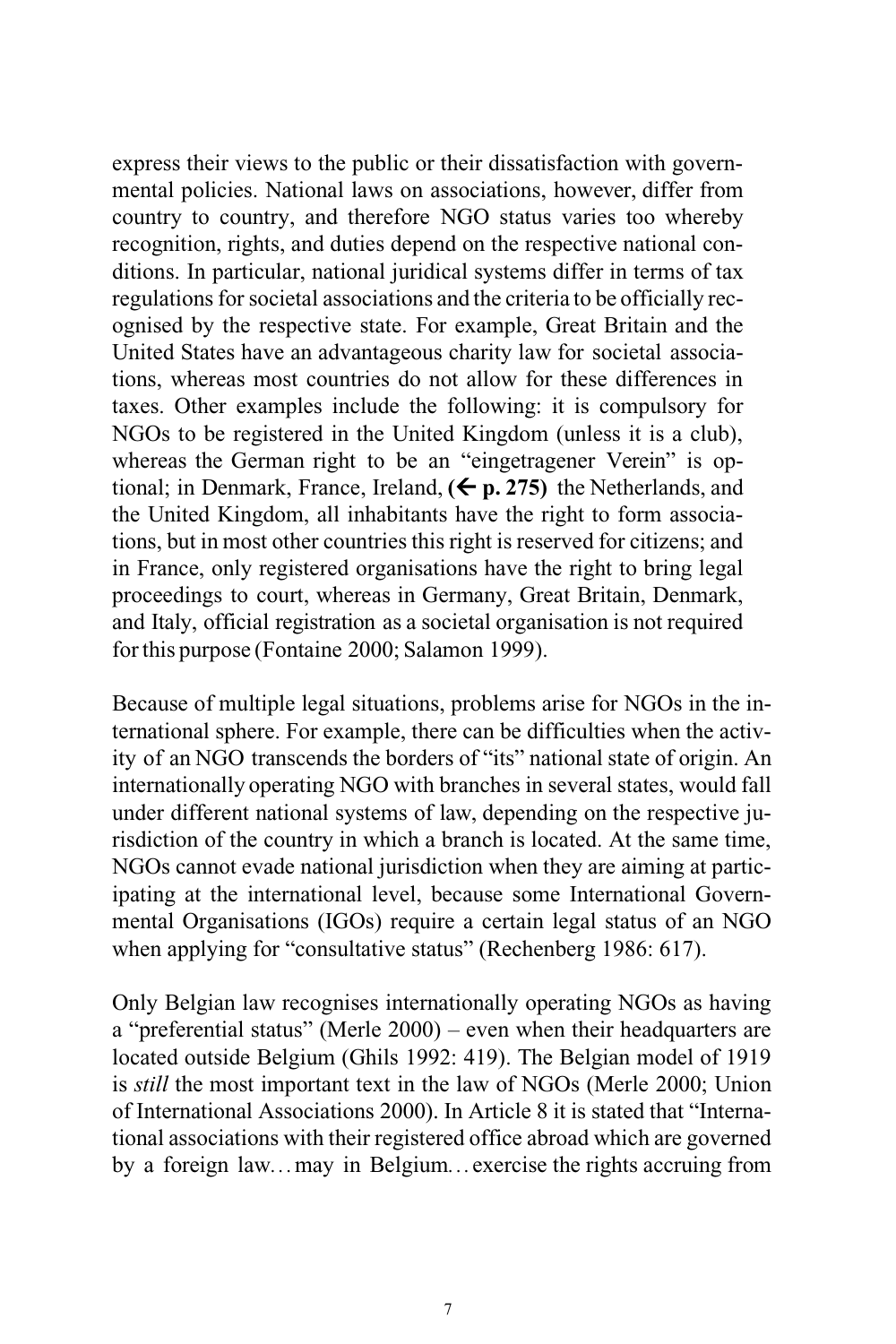their national status. It is not essential that the administration shall include at least one Belgian member". In practice, this means that, for example, Belgian branches of Amnesty International with its headquarters in London falls under British law, whereas the Belgian section of the Fédération Internationale des Droits de l'Homme based in Paris has to fulfil French requirements.

However, even Belgian law is unsatisfactory, because it only recognizes the particular national laws under which an international NGO falls (Merle 1986: 163). Such a single-country decision to place NGOs under the law of another country, however, is not an international agreement on the status of NGOs. As Merle (2000) argues, "The unilateral granting of preferential status, even if combined with facilities to NGOs established in other countries, solves only part of the problem of the functioning of NGOs. In the most developed version *...*national legislation can go so far as to recognise, within the national territory, the validity of activities whose origin is outside their frontiers but it cannot and will never be able, without the consent of foreign states, to control those same activities beyond the limits of national territory."

Within the international law context, limited progress in the codification of NGO personality has recently been made on a regional level. The European Convention on the Recognition of the Legal Personality of International Non- Governmental Organisations can be considered an international agreement on NGOs. It provides for the general recognition of the legal personality of an NGO  $(\leq p. 276)$  in any state party to the convention. This convention was set up in 1986 and came into force in 1991, when the required minimum of three countries had signed it. Today,eight countries are party to the Convention. However, the European Convention simply follows Belgian law and recognizes the national law of the respective state in which the NGOs has its headquarters. The main difference, however, is that "every INGO carries it with its identity and its status without having to request new recognition from the various countries on its activities" (Merle 1995: 328). Thus, NGOs must have been established under the internal law of one of the states party to this convention, and it must have its statutory office in the territory of one of the state parties as well as the central headquarters (Article 1). The Convention is limited to international NGOs, defined by an "aim of international utility,"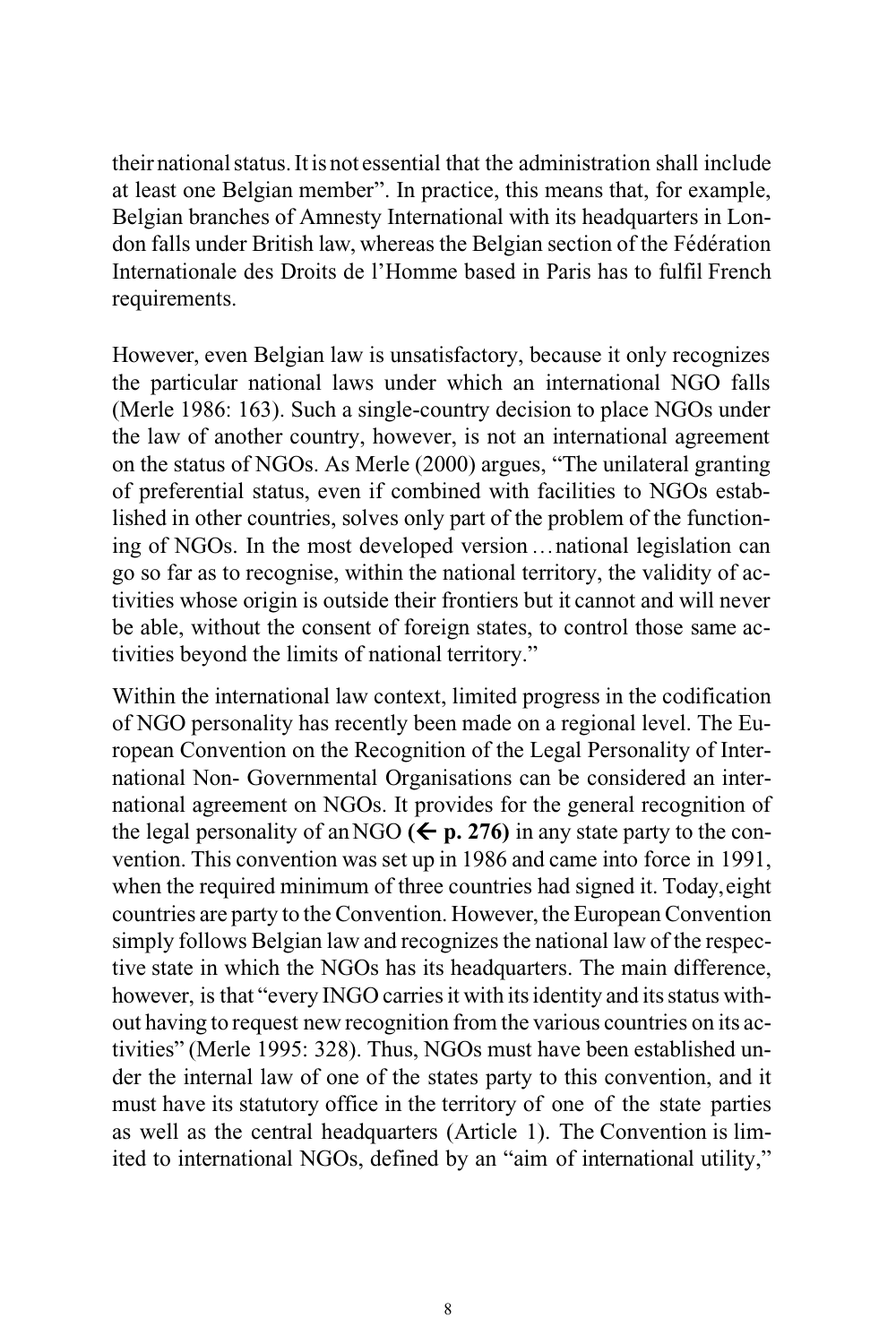being active in at least two states (Article 1). As such, the European Convention takes up the conditions and the constraints of Belgian national law on NGOs.

In short, juridical approaches base their interpretation of internationally operating NGOs on UN recognition and the national acknowledgment of NGOs. The UN has set up some rather unspecified criteria for NGOs that focus on their composition and reputation. In international law only limited progress has beenmade to define NGOs sufficiently. Instead of developing a body of criteria for NGOs, international law focuses on the status of NGOs under national jurisdiction.

## SOCIOLOGICAL PERSPECTIVES

There is no agreed-upon common NGO definition in sociological studies. And in fact, the term NGO has been criticized for its negative connotations and inaccuracy – especially as it was structured from the point of view of governments and gained its boundaries in reference to them as "nongovernmental." In some countries, the term NGO is even translated as "against the government". In Chinese, for example, NGO is translated as "anti-government" (Brett 1995: 96; Wiseberg 1993: 7). Therefore, some authors have argued that the term NGO should be substituted by a more "positive" label (Weyers 1980: 228) – and Judge (1995) has suggested that if the acronym "NGO" cannot be abandoned, it should be given new "positive" content: NGO could therefore stand for "Necessary to Governance Organisation".

Most tellingly, the term NGO has been criticised for being the "rubbish bin" or "catch-all word" for everything that is simply not governmental (Furtak 1997: 21; Rucht 1996: 31). Princen and Finger (1994b: 6) have explained why it is so complicated to pin down typical characteristics for NGOs: "The difficulty of characterising the entire phenomenon results in large part from the tremendous diversity found in the global NGO community. That diversity derives from differences in size, duration, range and scope of activities, ideologies, cultural background, organisational culture, and legal status".  $(\Leftarrow p. 277)$  Not surprisingly, some scholars have already stated with resignation that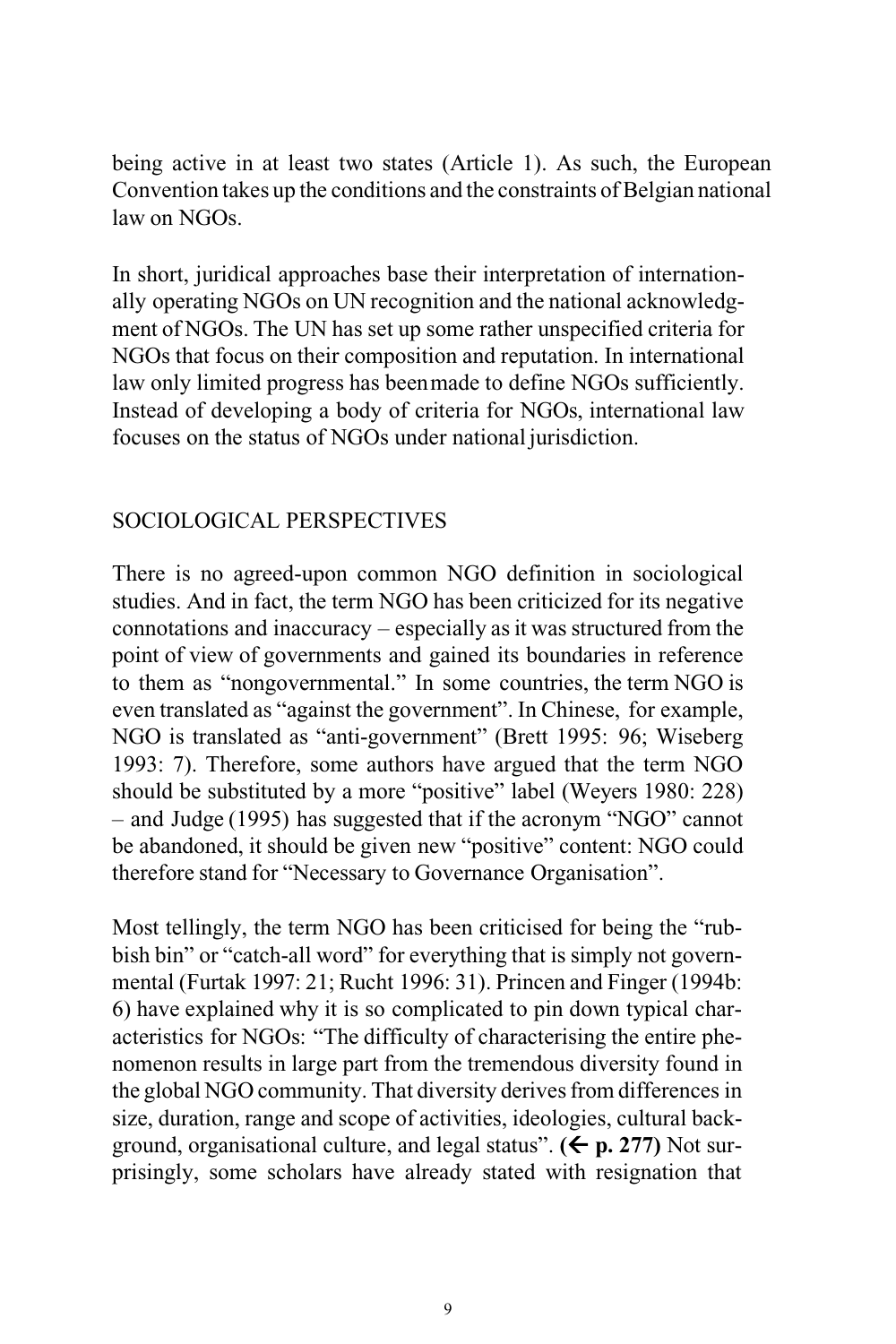there is simply no such thing as the "typical NGO" (Beigbeder 1992: 7; Willetts 1996: 9). As a result of such criticism, others have introduced alternative expressions with which the term NGOs has frequently been challenged. In particular, in the Anglo-American literature, many other terms – often with a normative perspective – can be found (many of which have been primarily employed within the national context and later adopted for the international sphere). Most of these terms, however, mainly highlight one specific characteristic of NGOs only, or one special type of NGO, or they are not of a more significant level of precision. Examples of alternative terms include the following:major group; pressure group; interest group; private voluntary organisation; independent voluntary sector; civil society; third sector organisations; grassroots organisation; activist organisation; non-profit body; and professional, voluntary, and citizens organisations (Archer 1983: 303; Gordenker & Weiss 1996: 18; Willetts 1996: 5).

In what follows, sociological propositions on NGOs are explored in more detail through unpacking the terms single components: N-G-O. In addition, the criteria of the Union of International Associations (UIA) will be taken into account in this section, as they are widely recognized in academia and often taken as a basis for definition<sup>4</sup>.

#### THE "NON" IN NONGOVERNMENTAL ORGANISATION

Sociological approaches to NGOs mainly define them by referring to what NGOs are not. For example Lador-Lederer (1963: 60) notes that "the NGOs are *non*-governmental, *non*-profit-making,*not*-uninational". Similarly,Willetts(1996: 5) declares after an extensive discussion of NGO attributes that NGOs are "any non-profit-making, non-violent, organised group of people who are not seeking governmental office."

<sup>&</sup>lt;sup>4</sup> The UIA was founded in 1907 and is located in Brussels. The primary goal of the UIA is to collect information on organisations of all kinds. It provides the world's largest data set on international organisations and distributes and updates this through its annual *Yearbook of International Organisations*. Scholars from different countries and backgrounds have referred to the UIA criteria for a long time as the fundamental criteria for NGOs (Bettati & Dupuy1986; Feld 1979; Feraru 1974; Pouligny-Morgant 1996: 611). Notably, many recent studies apply UIA data or use UIA criteria for the selection of NGOs (Keck & Sikkink 1998a; Smith 1997). Also in the context of the UN, the UIA yearbooks have a high reputation; since 1955, the ECOSOC takes the yearbooks as the basis for NGO accreditation (Ziegler 1998: 25).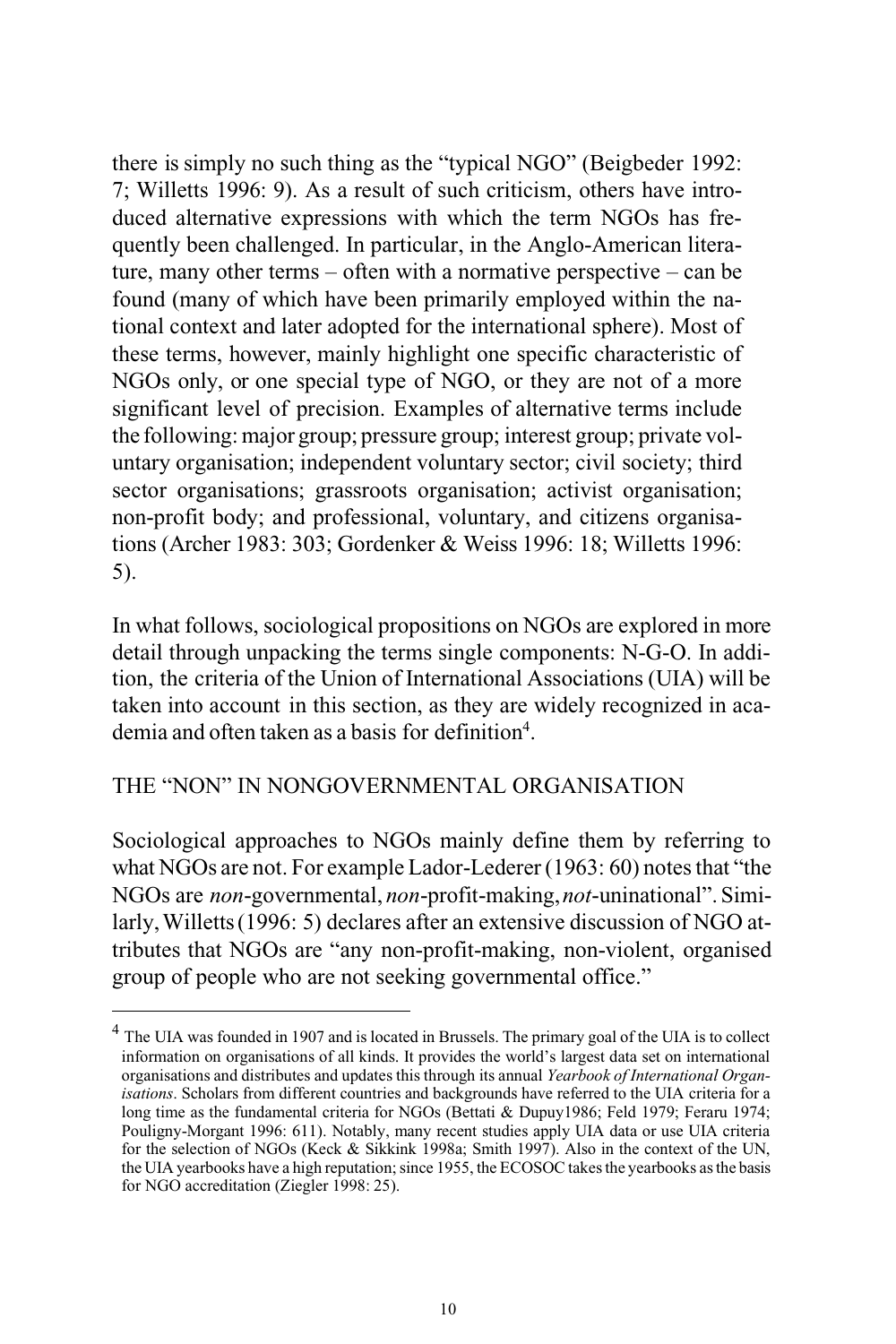NGOs are very often referred to as *non-profit making* entities (Mawlawski 1993: 392; Weiss 1996: 437). This attribute seeks to draw a line between NGOs and other non-state actors, such as multinational companies, whose primary aim is the pursuit of profit. NGOs, instead, are interested in advancing their designated objectives, such as the interests of their members or universal claims (Schoener 1997: 538). NGOs activists combine their skills, means, and energies  $(\epsilon)$  p. 278) in the service of shared ideals (Mawlawski 1993: 392). They are also seeking to influence governmental actors, such as states or IGOs, or to implement policies in their field of concern. The money they make with publications, fund raising, and selling is used to pay for staff and activities to support their aims and goals more effectively.

In this context, NGOs have often also been described as having nonlucrative claims and being non-professionalized societal groups. Specifically, in the Anglo-Saxon literature, they have often been referred to as "voluntary organisations", in which people engage for idealist purposes and "good" causes in their free time (Pouligny-Morgant 1996: 211). The growing professionalism of these organisations, however, has gradually changed this picture.In recent years, this has filtered down to NGO definitions. As a result, some authors now refer to NGOs as non-profit but professionalized groups. This means in short that many NGOs today maintain a paid and permanent staff, and activists have certain abilities which are specifically needed for their work in the NGO, such as journalistic experience or fund-raising skills (Clarke 1998: 36; Keck & Sikkink 1998b: 218).

It has also been maintained that the *nonviolent character* of NGOs distinguishes them from groups that use force to achieve their aims. In particular, this attribute is intended to exclude terrorists, national guerrilla or liberation organisations, and organised crime – such as the Irish Republican Army, the Palestinian Liberation Organisation, or the mafia – as other non-state actors from the definition of NGOs (Uvin  $\&$ Weiss 1998,-: 213; Willetts 1996). For Rosenau, their non-violent character is the major attribute distinguishing NGOs from other nonstate actors: "The only exclusion [from NGOs] is that of organisations which openly reject the legitimacy of the political process and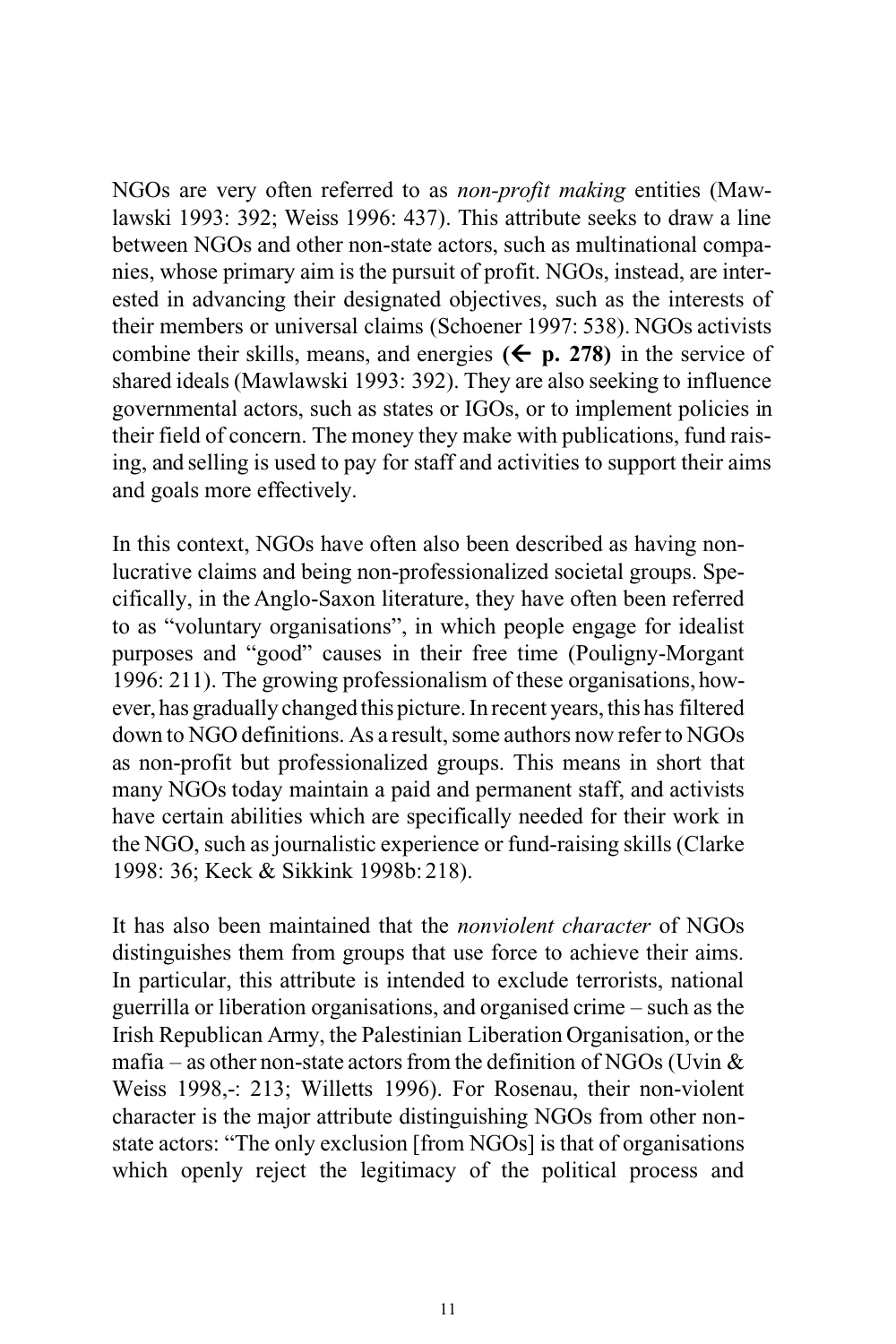advocate or engage in violence" (Rosenau 1998). This attribute, however, leaves open whether groups that do not reject the political system as such, but sometimes use violence as a means for their aims are included in the category of NGOs? For example, animal protectors often employ violence to free animals. In addition, even many well-established NGOs often act on the borderline of illegality.

As mentioned earlier, the term NGOs initially referred to *nonuninational* organisations (Gounelle 1996: 148; Union of International Associations 2002). Following the application of the term NGOs in the UN Charter, NGOs were primarily understood as being international organisations, whereas national fractions were indicated with specific attribute such as "national NGO". In academic literature, however, the term NGO has been used in a variety of ways, and now there is some uncertainty about whether NGOs should genuinely refer to international organisations only. Some, in fact, do not specifically indicate any distinction between national and international bodies, rather they use NGOs as an umbrella term for all kinds of societal actors on all levels (Mawlawski 1993: 392; Schoener 1997: 538).

Most scholars who work in the field of international relations continue interpreting the term NGO as referring to international societal actors. For Russett, for  $($  $\leftarrow$  **p. 279** $)$  example, NGOs are organisations which cut across national boundaries (Russett 1996: 67). For Rosenau, NGOs are *per definitionem* "transnational organisations" whose activity goes beyond borders (Rosenau 1998). In works on NGOs with a national focus, instead, it is the opposite: NGOs are primarily understood as national actors and, in fact, NGOs with a radius of activity beyond the national domain need to be specifically indicated with labels such as "international" or "regional". However in this context, the implications of "international" are controversial. For some, it means that their members must be from more than one country (Willetts 1996: 5); others require that an international NGO must act in different countries (Gounelle 1996: 148). The UIA, in fact, demands both these conditions (Union of International Associations 2002).

### THE "GOVERNMENTAL" IN NONGOVERNMENTAL ORGANISA-**TION**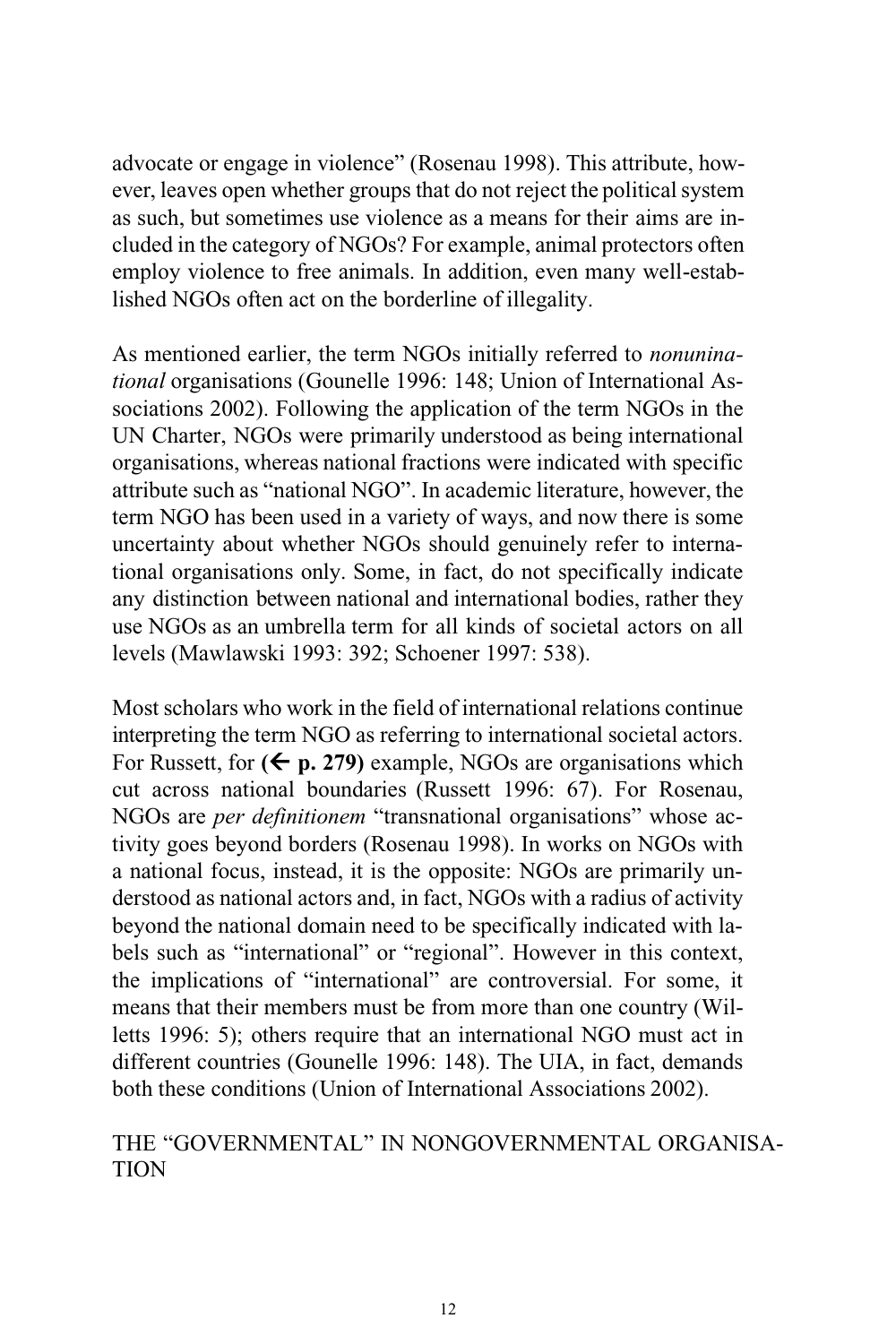Most important, governments or governmental components are excluded from the definition of NGOs. NGOs are generally understood as being organisations that do not include governmental representatives. NGOs are made up of individuals or national groups (which contain only individuals) and not official representatives of national governments (Russett 1996: 67). Therefore some authors tend to describe NGOs as "private organisations" because they include individuals, or collectives of private persons only (Mawlawski 1993: 392; Pouligny-Morgant 1996: 211). The UIA in this respect takes a more liberal approach. It demands that membershipmust also be made up of individuals or collective entities andmust be open to any appropriate qualified individual or entity in the organisation's area of operation; it also allows government components as members but demands that NGOs must be free of the influence of others (Union of International Associations 2002). These so-called "hybrid organisations" are usually counted as NGOs or quasi-NGOs as long as they determine their own program independently of the influence of the government member(s) (Willetts 1996). Exceptions are only those NGOs which are specifically set up by states for a precise purpose and are state instruments.

Furthermore, NGOs must not be dependent significantly on governments for financial and moral support (Rosenau 1998). They may receive financial contributions from governmental sources, but only to a limited extent so that they are capable of maintaining themselves in case governmental contributions are withdrawn. However, there are limits to this. For example, many NGOs become increasingly dependent on government when they accept governmental funding and become subcontracted by official institutions for specific purposes. As a result, many organisations rely on contributions from state institutions as one of their major sources of income. This is particularly true for organisations that provide services and often take over responsibilities that had previously been with the state. In this context, scholars have often questioned the independence of NGOs from  $(\leq p. 280)$  governments when relying on official funds. In this respect, criticism has been particularly strong in the development sector (Edwards & Hulme 1996).

In addition, NGOs are also understood as not seeking governmental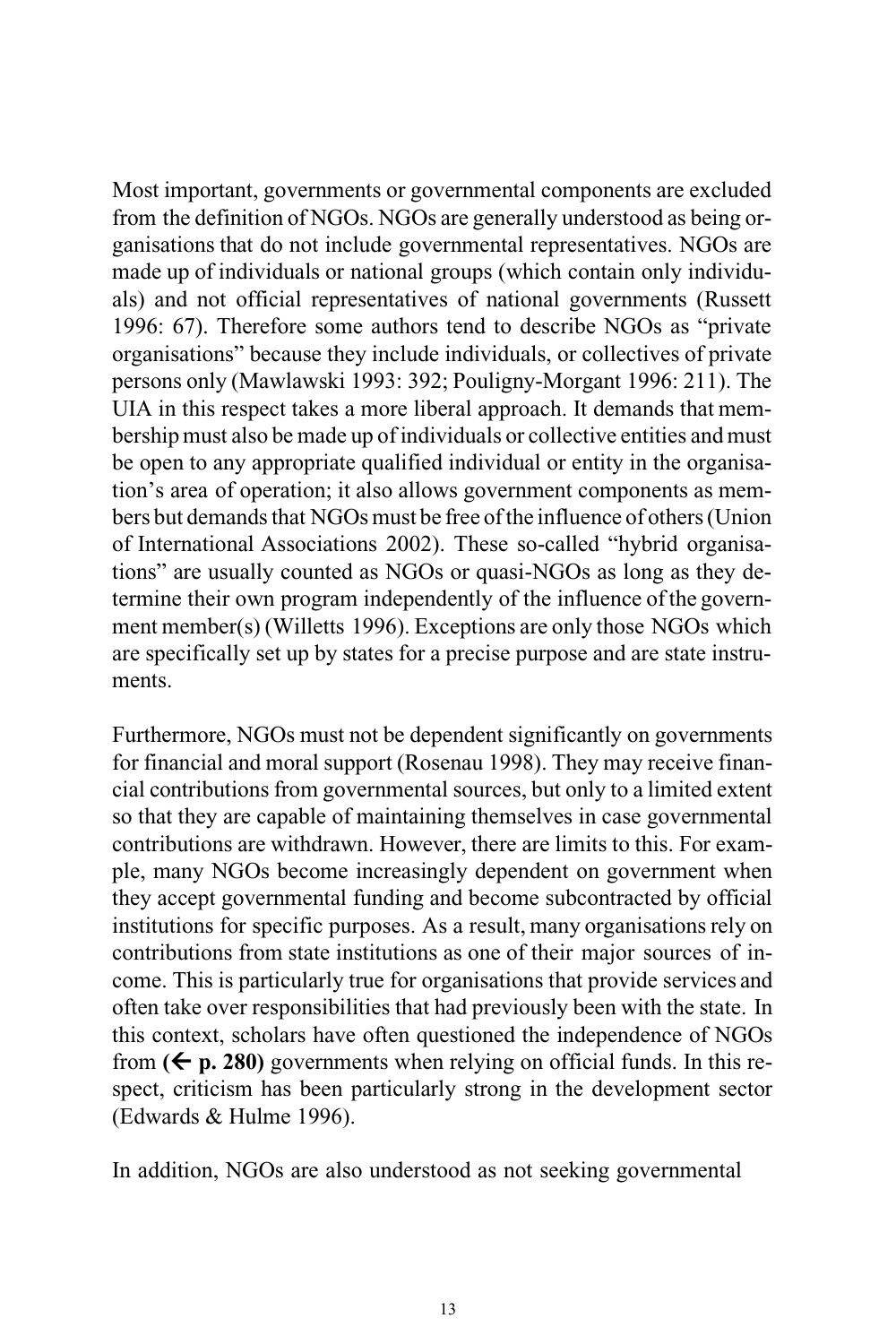power. This attribute excludes political parties or organised political groups from the notion of NGOs – asthese organisations aim at taking over or sharing in government. Moreover, they neither wish nor are they able to direct society or require support directly (Weiss 1996: 437). Uvin and Weiss (1998: 213) therefore add the attribute "nonpolitical" to NGOs in the sense that they are "not primarily interested in promoting candidates for political office".

## THE "ORGANISATION" IN NONGOVERNMENTAL ORGANISA-TION

The criterion "organisation" distinguishes NGOs from spontaneous forces or movements (Merle 1988: 388). In particular, NGOs are distinct from other forms of collective action with less permanent organisational structure, such as public protests. The organisational attribute characterizes NGOs as having at least a basic organisational structure, such as permanent members, offices, or financial income. NGOs are thus formal institutions with self-governing constitutional arrangements (Uvin & Weiss 1998: 213; Weiss 1996: 437). They are therefore not *ad hoc* entities, but they are marked by a certain durability (Gordenker & Weiss 1996:18). The UIA, in this respect, demands that a constitution must provide for a permanent headquarters and make provisions for the members; in addition, officers should be rotated among the various member countries in such a way as to prevent control of the organisation by one national group (Union ofInternational Associations 2002). In the classic study by White (1933: 29), he describes the organisational structures of NGOs as follows: "Private international organisations have some sort of central office, secretariat, or headquarters, even if it be only the office of the president and has no permanent location. Many private international organisations have permanent committees or commissions for study or activity purposes. Some have other governing, executive, or administrative organs which cannot be classified as conferences, meetings, governing bodies, or executive committees".

However, many NGOs have their roots in the social movement domain, asformerly unstable groups which have gradually developed permanent structures. On the international level, these organisations have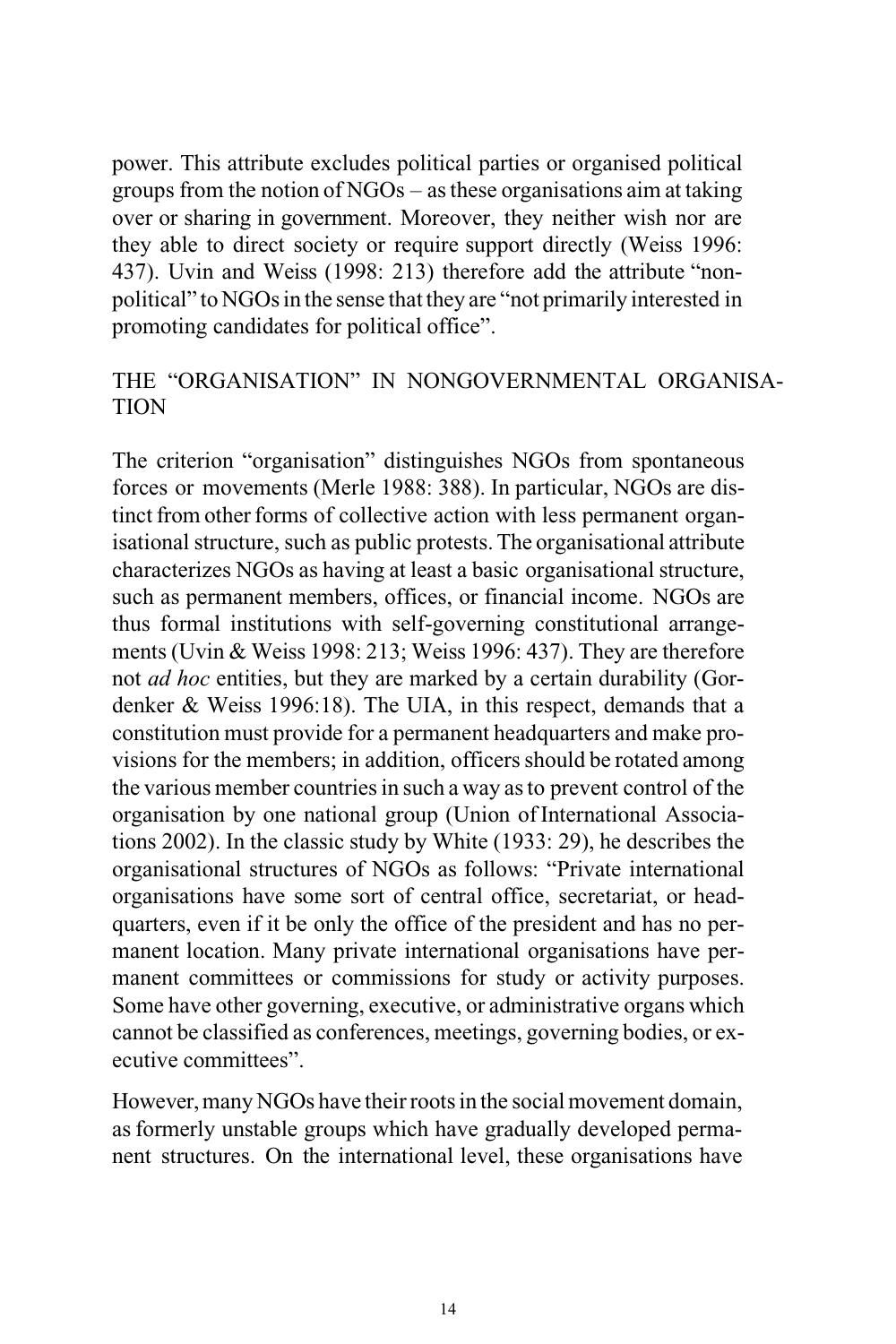been referred to as transnational social movement organisations which are – among other attributes – characterised by some formal structure (Kriesberg 1997: 12; Smith 1997: 42). Lately, in this context some authors follow the juridical approach and refer to the status of NGOs under domestic jurisdiction and require a legal status in at least one country (Clarke 1998; Keck & Sikkink 1998b; Uvin & Weiss 1998: 213).

Altogether then, sociological academic works have developed a couple of characteristics to circumscribe NGOs. In addition, the term has also been further  $($  **p. 281** $)$  developed and interpretations have slightly changed over time. In particular in recent years, as NGOs have increasingly become subjects of academic research, scholars have turned to refine some aspects concerning the nature of NGOs. Ironically,while the UNintroduced a "negative" term(*non*governmental organisations) solely to encompass a variety of actors, most sociological approaches similarly circumscribe NGOs by applying a "method of disqualification": they tend to emphasise what is excluded from the NGO sector rather than elaborating "positive" characteristics of NGOs.

#### **CONCLUSION**

In sum, following the juridical and sociological accounts, a comprehensive definition of NGOs can be advanced which includes all relevant ideal–typical characteristics, namely, *NGOs are formal (professionalised) independent societal organisations whose primary aim is to promote common goals at the national or the international level*.

NGOs are *societal actors* because they originate from the private sphere. Their members are individuals, or local, regional, national branches of an association (which, again, are composed of individuals) – and usually do not (or only to a limited extent) include official members, such as governments, governmental representatives, or governmental institutions. NGOs *promote common goals* because they work for the promotion of public goods, from which their members profit and/or the public gains. NGOs can be *professionalised*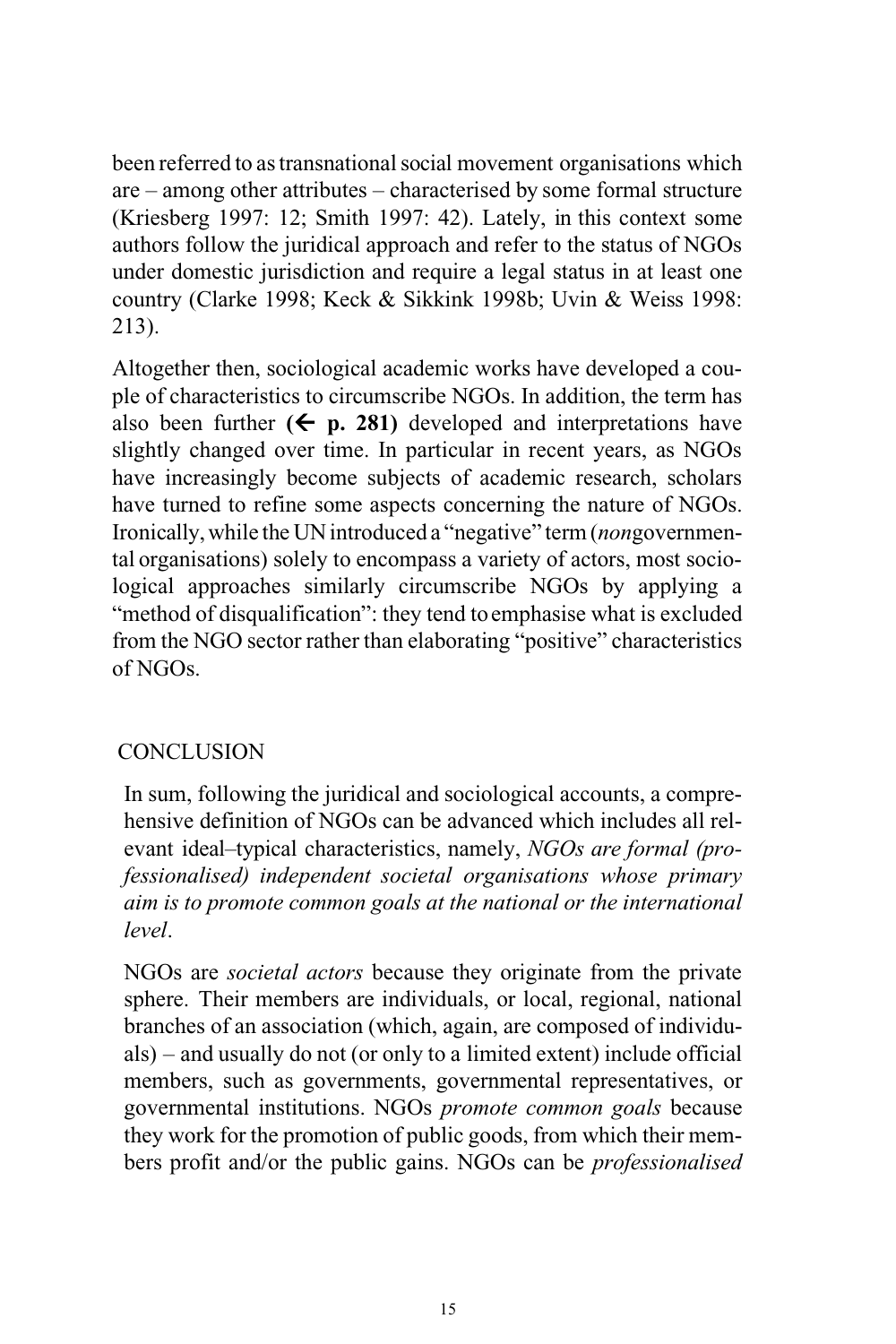because they may have paid staff with specifically trained skills, but they are not profit-oriented. NGOs are *independent* because they are primarily sponsored by membership fees and private donations. They may receive financial funding from official institutions, but only to a limited extent, so that they are not under the control of governmental institutions. NGOs are *formal organisations* because  $NGOs$  have – at the least – a minimal organisational structure which allows them to provide for continuous work. This includes a headquarters, permanent staff, and constitution (and also a distinct recognised legal status in at least one state).

In sum, the connotation of the term NGO has evolved in many ways since its introduction by the UN in 1945 for international bodies engaging within the UN context. It has found widespread application ever since whereby its usage varied and its content has been broadened. Some controversy remains about the genuine radius of NGO activity. Originally, the term referred to societal actors with an international scope of activity. The UIA continues to demand that NGOs need to be internationally operating organisations; sociological approaches, instead, are not clear about this and use the term for both national and international organisations. However, taking into account that even the UN now interprets the term NGO as referring to national, regional, as well as international actors, the initial interpretation of NGOs as "international" organisations may today be seen as anachronistic.  $($  <b>+</b> p. 282)

This leads us to conclude that many NGOs today operate within the *national* sphere only; *international* NGOs, however, are composed of members from at least two countries in which no country is dominant and they also exercise their activity in more than one country.

#### **REFERENCES**

Archer, A. (1983). Methods of multilateral management: The interrelationship of international organisations and NGOs. In: Trister, G. T.(ed.), *The US, the UN and the Management of Global Change*, UNA-USA, New York, pp. 303–326.

Aston, J. (2001). The United Nations Committee on Non-Governmental Organisations: Guarding the Entrance to a Politically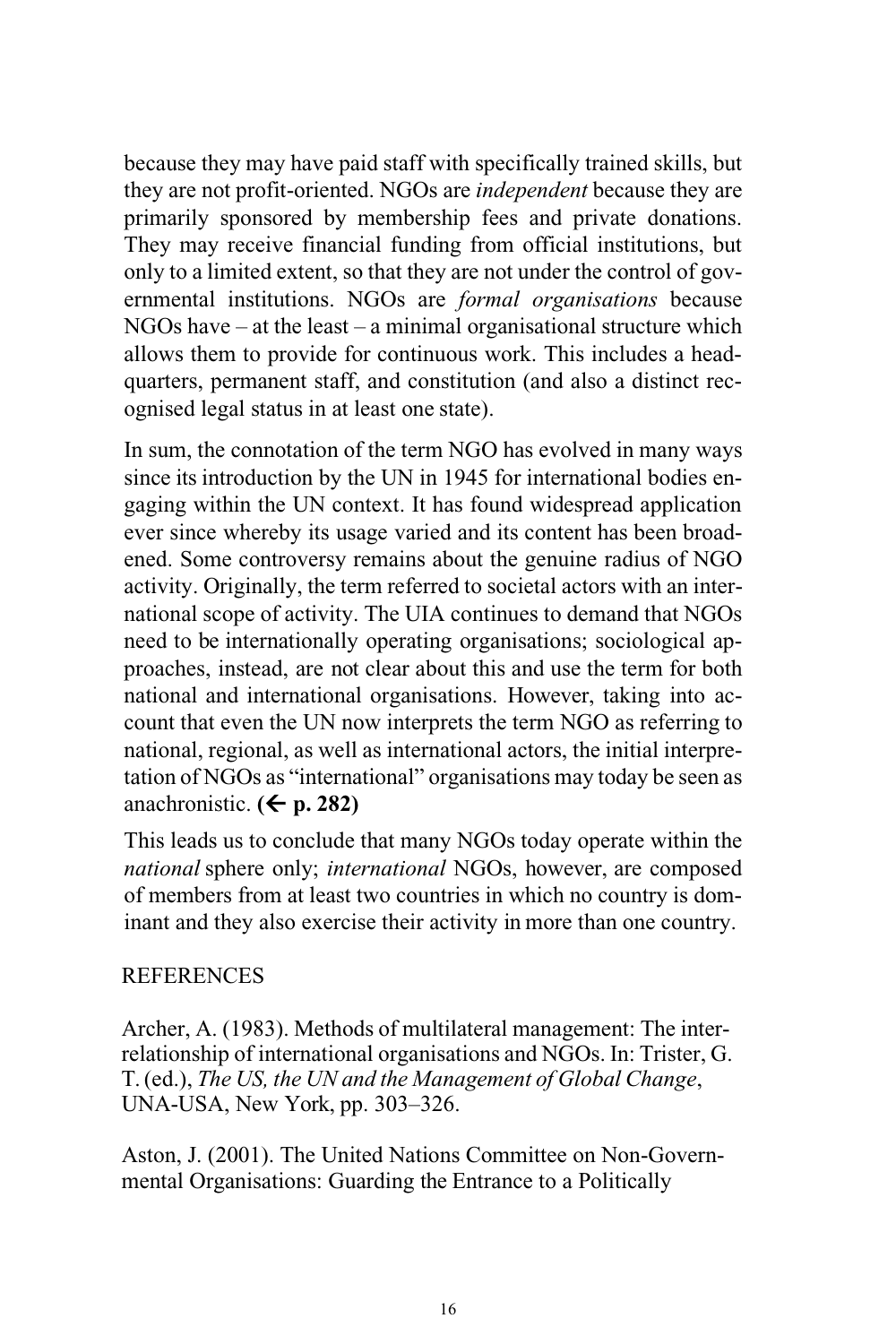Divided House. *Eur. J. Int. Law* **12** (5): 943–962.

Bastid, S. (2000). *Perspectives d'un Status International pour les Organisations Internationales non Gouvernementales*. [www.uia.org/uiadocs/app34.htm](http://www.uia.org/uiadocs/app34.htm)

Beigbeder, Y. (1992). *Le Roˆle International des Organisations Non Gouvernementales*, L.G.D.J., Paris. Bettati, M., & Dupuy, P.-M. (eds.) (1986). *Les O.N.G. et le Droit International*, Economia, Paris.

Brett, R. (1994). A new role for NGOs in the CSCE. In: Bloed, A. (ed.), *The Challenges of Change: The Helsinki Summit of the CSCE and Its Aftermath*, Nijhoff, Dordrecht, The Netherlands, pp. 359– 382.

Brett, R. (1995). The role and limits of human rights NGOs at the United Nations. *Polit. Stud.*, Special Issue: Politics and Human Rights **43:** 96–110.

Cantwell, N. (1990). How NGOs contributed to drafting the Convention on the Rights of the Child. Paper presented at the *Symposium on The Contribution of NGOsto the Formulation and Promotion of International Human Rights Law*, Palais des Nations, Geneva, May 4, 1999.

Charnovitz, S. (1997). Two centuries of participation: NGOs and international governance. *Mich. J. Int. Law* **18** (2)**:** 183–286.

Clarke, G. (1998). Non-governmental organisations (NGOs) and politics in the developing world. *Polit. Stud.* **46** (1): 36–52.

Cook, H. (1996). Amnesty International at the United Nations. In: Willetts, P.(ed.), *"The Conscience of the World": The Influence of Non-Governmental Organisationsin the UN System*, Hurst, London, pp. 181–213.

della Porta, D., Kriesi, H., & Rucht, D. (eds.) (1999). *Social Movements in a Globalizing World*, St. Martin's Press, New York.

Edwards, M., & Hulme, D. (eds.) (1996). *Beyond the Magic Bullet:*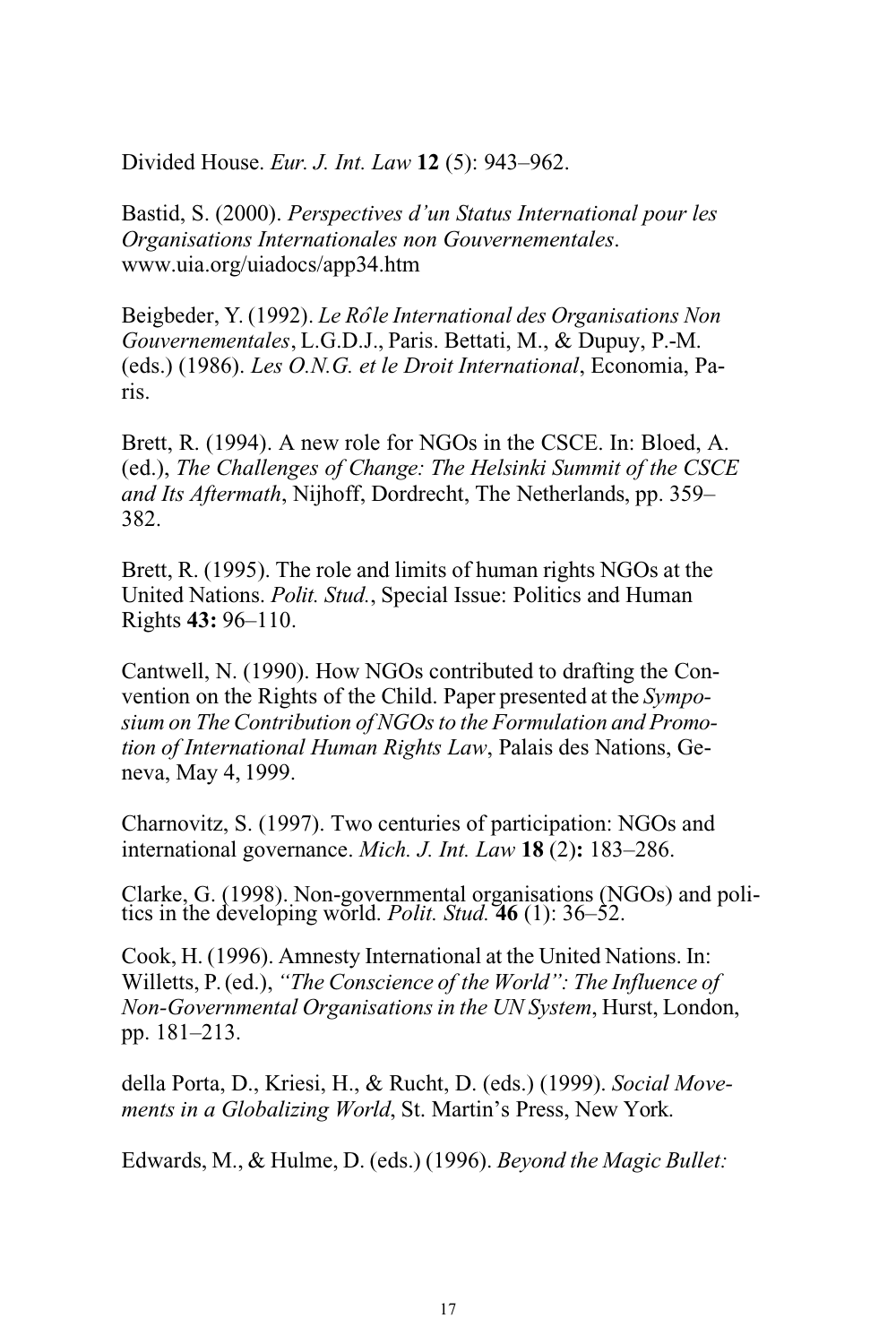*NGO Performance and Account- ability in the Post-Cold War World*, Kumarian Press, West Hartford, CT.

Feld, W. J. (1979). *International Relations: A Transnational Approach*, Alfred, Sherman Oaks.

Feraru, A. (1974). Transnational political interests and the global environment. *Int. Org.* **28** (1)**:** 31–60. Fontaine, N. (2000). *1986 Resolution on Non-Profit-Making Associations in the European Communities.* [www.uia.org/uiadocs/app412.htm](http://www.uia.org/uiadocs/app412.htm)

Fozein-Kwanke, T. (1986). Les moyens de la coopération entre O.I.G. et O.N.G. In: Bettati, M., & Dupuy, P.-M. (eds.), *Les O.N.G. et le Droit International*, Economia, Paris, pp. 243–250.

Furtak, F. (1997). *Nichtstaatliche Akteure in den Internationalen Beziehungen*, Tuduc, Mu¨nchen.

Ghils, P. (1992). Les images de la société civile. *Transnatl. Assoc.* **1:** 14–21.

Gordenker, L., & Weiss, T. G. (1996). Pluralising global governance: Analytical approaches and dimensions. In: Weiss, T. G., & Gordenker, L. (eds.), *NGOs, the UN, and Global Governance*, Lynne Rienner, Boulder, CO, pp. 17–50.

Gounelle, M. (1996). *Relations Internationales* (3rd ed.), Dalloz, Paris.

Grönick, R. (1993). The CSCE and non-governmental organisations. In: Lucas, M. R. (ed.), *The CSCE in the 1990s: Constructing European Security and Cooperation*, Nomos, Baden-Baden, Germany, pp. 227–248.

Judge, A. (1995). NGOs and civilsociety: Some realities and distortions. The challenge of "Necessary-to-Governance Organisations" (NGOs). *Transnatl. Assoc.* **3:** 156–180.

Keck, M. E., & Sikkink, K. (1998a). *Activists Beyond Borders*, Cornell University Press, Cornell.

Keck, M. E., & Sikkink, K. (1998b). Transnational advocacy networks in the movement society. In: Meyer, D. S., & Tarrow, S. (eds.), *The Social Movement Society*, Rowman & Littlefield, Lanham, MD, pp. 217– 238.

Kriesberg, L. (1997). Social movements and global transformation. In: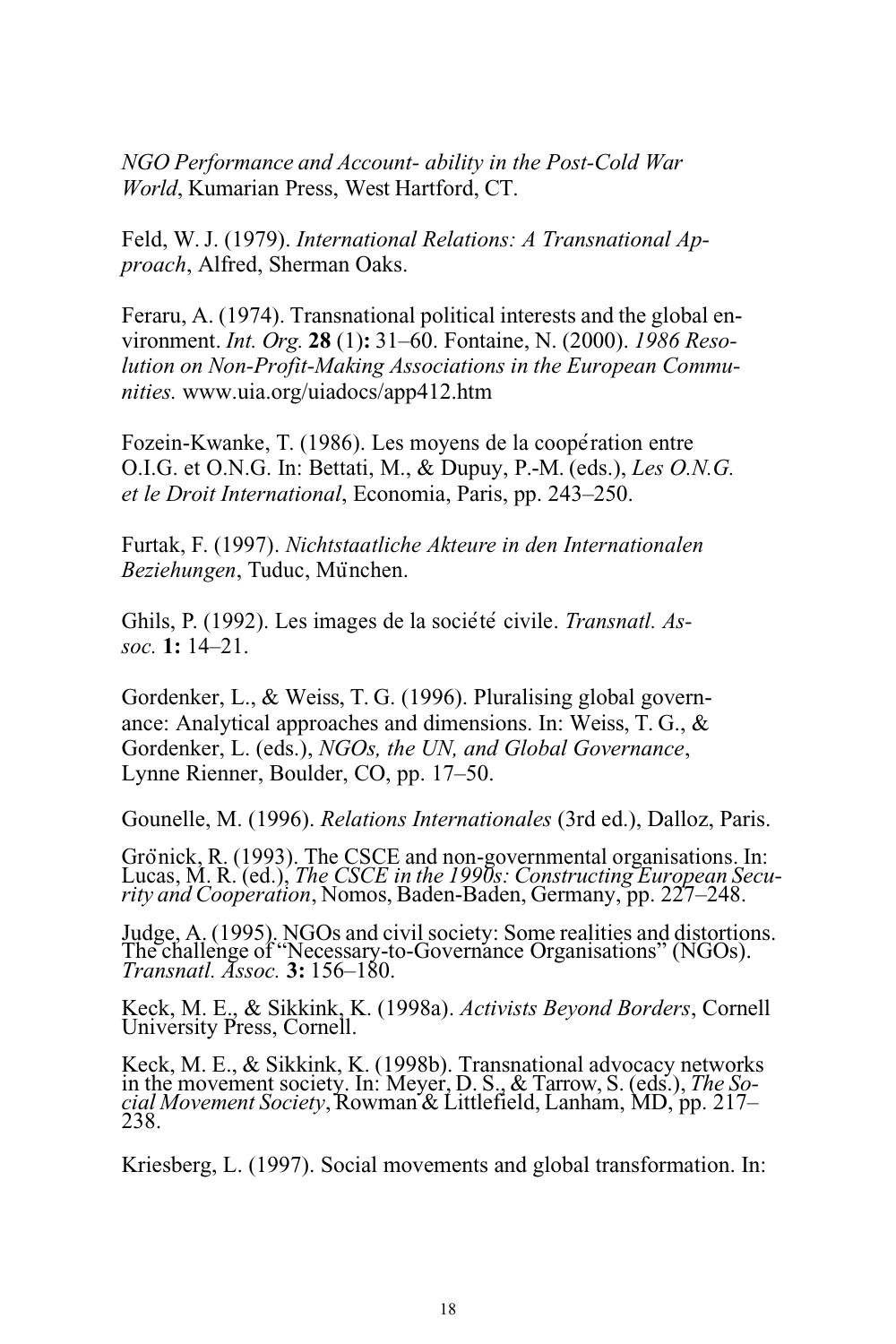Smith, J., Chatfield, C., & Pagnucco, R. (eds.), *Transnational Social Movements and Global Politics: Solidarity Beyond the State*, Syracuse University, Syracuse, NY, pp. 3–18.

Lador-Lederer, J. J. (1963). *International Non-Governmental Organisations and Economic Entities*, Sythoff, Leyden, The Netherlands.

Lador-Lederer, J. J. (1968). *International Group Protection: Aims and Methods in Human Rights*, Sythoff, Leyden, The Netherlands.

Levering, R. B. (1997). Brokering the law of the sea treaty: The Neptune Group. In: Smith,J., Chatfield, C., & Pagnucco, R. (eds.), *Transnational Social Movements and Global Politics: Solidarity Beyond the State*, Syracuse University, Syracuse, NY, pp. 225–242.

Mawlawski, F. (1993). The evolving role of non-governmental actors. *J. Int. Aff.* **46** (2): 391–414. Merle, M. (1986). *Les acteurs dans les relations internationales*, Economia, Paris.

Merle, M. (1988). *Sociology des Relations Internationales*, Dalloz, Paris.

Merle, M.(1995). A legal tangle: The "status" of non-governmental international organisations between international law and national laws. *Transnatl. Assoc.* **6:** 324–330.

Merle, M. (2000). *International Non-Governmental Organisations and Their Legal Status*. [www.uia.org/uiadocs/app35.htm](http://www.uia.org/uiadocs/app35.htm)

Meynaud, J. (1961). *Les Groupes de Pression Internationaux*, E´ tudes de Science Politique, Lausanne, Switzerland.

Pouligny-Morgant, B. (1996). L'analyse des ONG dans la discipline des "Relations Internationales": Pistes de recherche et application au cas des ONG de de´fense des droits de l'homme. Paper pre- sented at the *International Colloquium on ONG et De´veloppement: du Nord aux Suds*, Bordeaux, France, November 28–30, 1996.

Princen, T., & Finger, M. (eds.) (1994a). *Environmental NGOs in World Politics: Linking the Local and the Global*, Routledge, London.

Princen, T., & Finger, M. (1994b). Introduction. In: Princen, T., &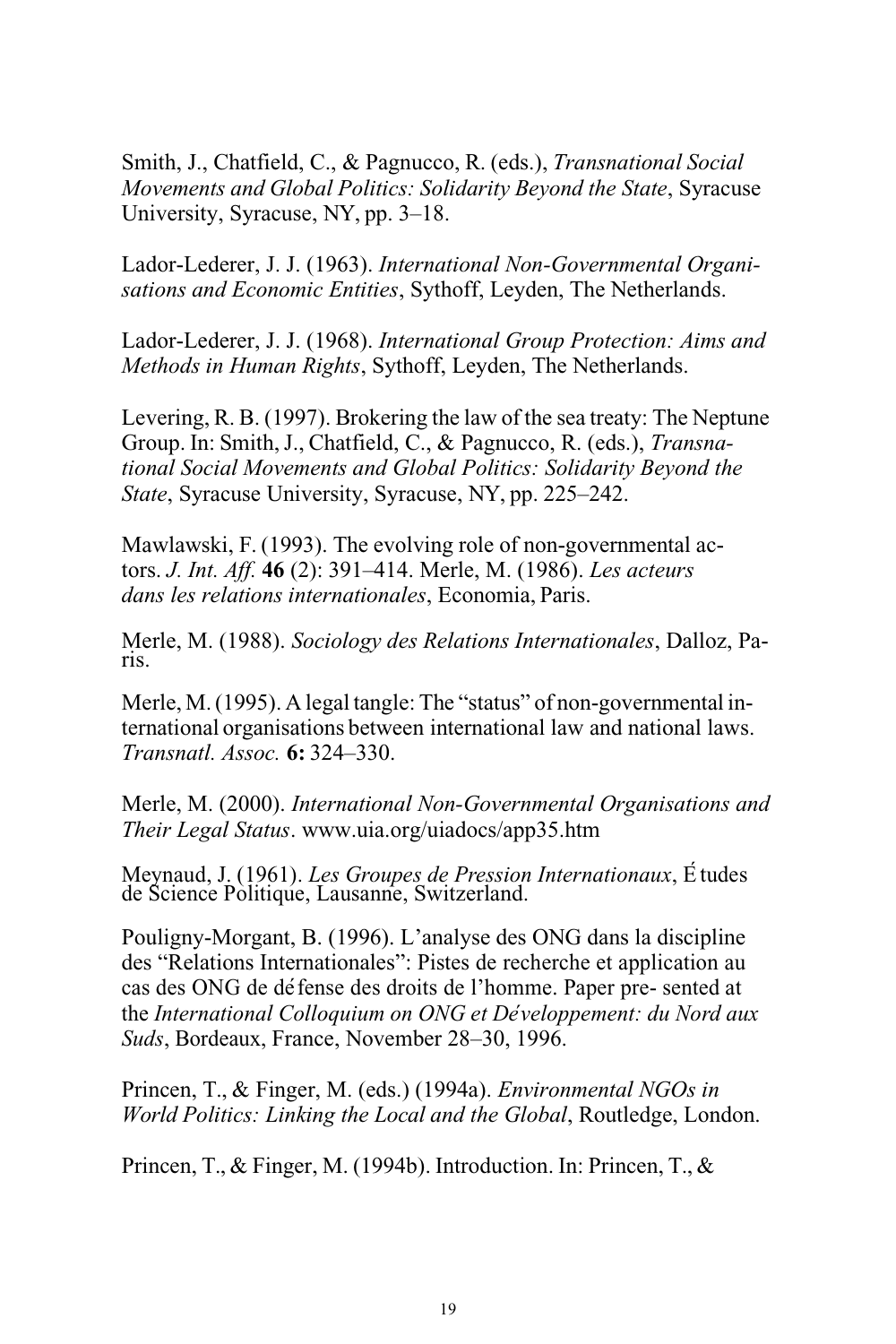Finger, M. (eds.), *Environmental NGOs in World Politics: Linking the Local and the Global*, Routledge, London, pp.1–28.

Rechenberg, H. K. (1992). Non-governmental organisations. In: Bernhardt, R. (ed.), *Encyclopaedia of Public International Law*, Amsterdam, North-Holland, pp. 612–618.

Risse-Kappen, T. (ed.) (1995). Bringing transnational relations back. In: *Non-State Actors, Domestic Structures and International Institutions*, Cambridge University Press, Cambridge.

Rosenau, J. N. (1998). NGOs and fragmented authority in globalizing space. Paper presented at the *Third Pan-European International Relations Conference and Joint Meeting with the International Studies Association*, Vienna, Austria, September 16–19, 1998.

Rucht, D. (1996). Multinationale bewegungsorganisationen: Bedeutung, bedingung, perspektiven. *Forschungsjournal Neue Soziale Bewegungen: Soziale Bewegungen und Nichtregierungsorganisationen* **2:** 30–42.

Russett, B. M. (1996). *World Politics: A Menu for Choice* (4th Ed.), Freeman, New York.

Salamon, L. M. (1999). *America's Nonprofit Sector. A Primer* (2nd Ed.), The Foundation Center, Baltimore.

Sands, P. (1992). The role of environmental NGOs in international environmental law. *Development* **2:** 28–32.

Schmider, J. (1994). International conference diplomacy and the changing role of NGOsin international law, paper prepared for the *Australian and New Zealand Society of International Law*, meeting, Canberra, May 27–29, pp. 235–241 [in conference proceedings].

Schoener, W. (1997). Non-governmental organisations and global activism: Legal and informal approaches. *Glob. Leg. Stud. J.* **4:** 537– 569.

Seary, B. (1996). The early history: From the Congress of Vienna to the San Francisco Conference. In: Willetts, P. (ed.), *"The Conscience of the World": The Influence of Non-Governmental Organisations in*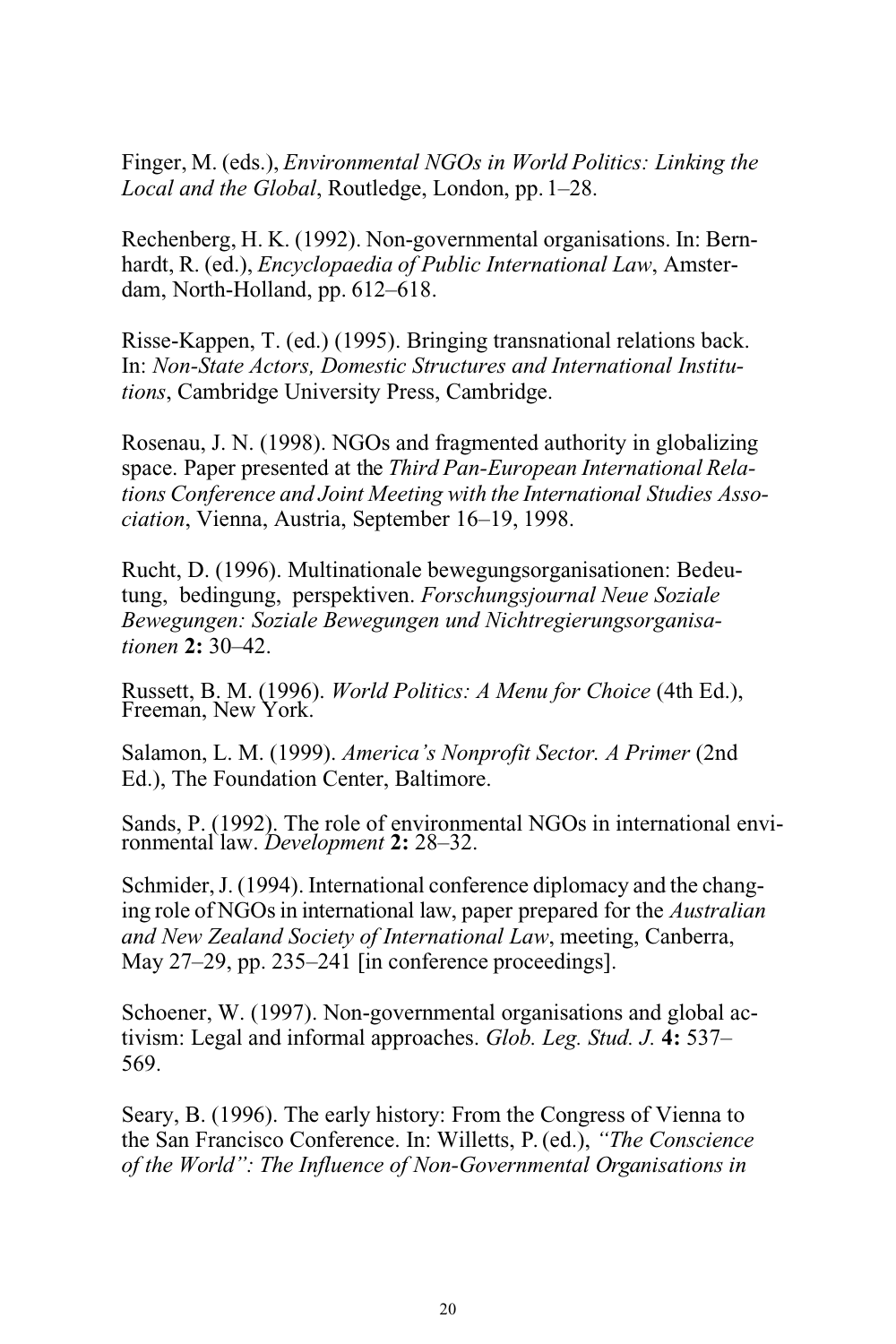*the UN System*, Hurst, London, pp. 15–30.

Shelton, D. (1994). The participation of nongovernmental organisations in international proceedings. *Am. J. Int. Law* **88** (4): 611–642.

Smith, D. (2000). *Legal Status of International Non-Governmental Organisations in Europe.* [www.uia.org/uiadocs/app36.htm](http://www.uia.org/uiadocs/app36.htm)

Smith, J. (1997). Characteristics of the modern transnational social movement sector. In: Smith, J., Chatfield, C., & Pagnucco, R. (eds.), *Transnational Social Movements and Global Politics: Solidarity Beyond the State*, Syracuse University, Syracuse, NY, pp.  $42 - 58$ 

Smith, J., Chatfield, C., & Pagnucco, R. (eds.) (1997). *Transnational Social Movements and Global Politics: Solidarity Beyond the State*, Syracuse University, Syracuse, NY.

Stairs, K., & Taylor, P. (1992). Non-governmental organisations and the legal protection of the oceans: A case study. In: Hurrel, A., & Kingsbury, B. (eds.), *The International Politics of the Environment*, Clarendon Press, Oxford, pp. 110–141.

Union of International Associations (2000). *Status of International Associations Under Belgian Law*. [www.uia.org/uiadocs/app61.htm](http://www.uia.org/uiadocs/app61.htm)

Union of International Associations (2002). *Yearbook of International Organisations*, Union of International Associations, Brussels, p. 38.

Uvin, P., & Weiss, T. G. (1998). The United Nations and NGOs: Global civil society and institutional change. In: Glassner, M. I. (ed.), *The United Nations at Work*, Praeger, Westport, CT, pp. 213– 238.

Von Weiss, A. (1980). Die non-governmentalen organisations und die Vereinten Nationen. *Zeitschrift Polit.* **27:** 387–406.

Weiss, T. G. (1996). Nongovernmental organisations and internal conflict. In: Brown, M. E. (ed.), *The International Dimension of Internal Conflict*, Center for Science and International Affairs, Cambridge, MA, pp. 435–460.